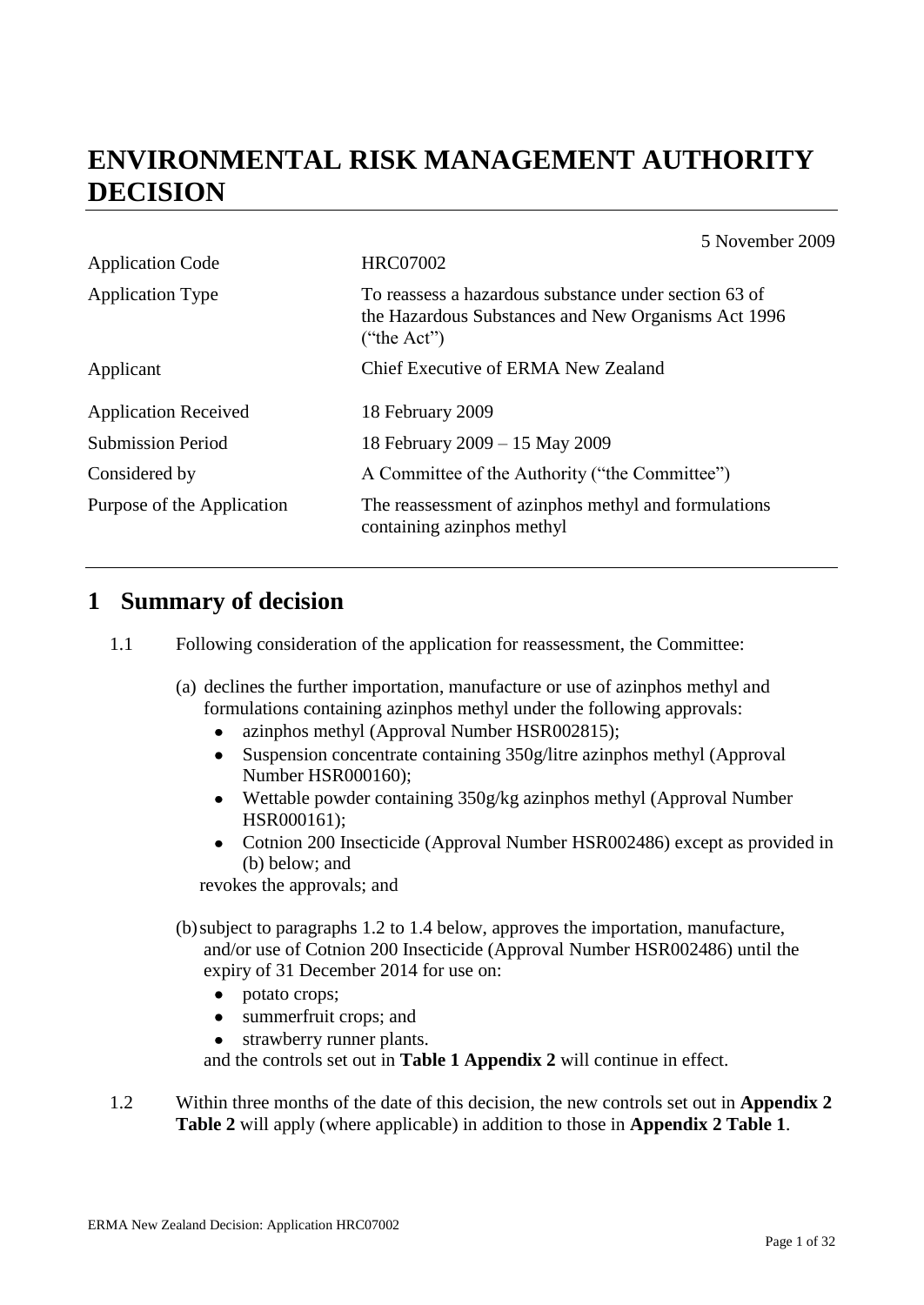- 1.3 Cotnion 200 Insecticide (Approval Number HSR002486) must not be applied by aerial application and must not be available for use or used for domestic use from the date that this decision comes into effect;
- 1.4 By 1 January 2015, all then existing stocks of the substance must be used or disposed of in accordance with the storage and disposal controls set out in **Appendix 2**.
- 1.5 This decision will come into effect 28 days after publication of the direction in the New Zealand *Gazette*.

### **2 Background**

- 2.1 This decision should be read in conjunction with the Agency's reassessment application dated 18 February 2009 and the subsequent Update Paper provided to the Committee prior to the hearing, which summarised the submissions and new information received following notification of the application.
- 2.2 Azinphos methyl is a broad-spectrum organo-phosphate insecticide. It has been used in New Zealand since 1965, although from 2003 to 2006 no azinphos methyl products were marketed. Currently, there are three HSNO-approved azinphos methyl formulations: Suspension concentrate containing 350g/litre azinphos methyl; Wettable powder containing 350g/kg azinphos methyl; Cotnion 200 Insecticide.
- 2.3 Cotnion 200 Insecticide is the only formulation currently registered with the New Zealand Food Safety Authority.
- 2.4 Historically azinphos methyl has been used on a variety of crops in New Zealand but is current only known to be used on potatoes, summerfruit and the 'off label' use on strawberry runner plants.
- 2.5 Approval for the use of azinphos methyl and azinphos methyl formulations has been withdrawn in the European Union. According to published decisions Canada and the United States (US) will phase out the use of azinphos methyl by the end of 2012 with additional controls imposed in the interim. Exemptions and extension could be granted.
- 2.6 In Australia, azinphos methyl was nominated for review in 1994 as part of the existing Chemicals Review Programme because of concerns about toxicity, occupational health and safety, ecotoxicity residues and possible impacts on Australian trade. In October 2006 the Australian Pesticides and Veterinary Medicines Authority (APVMA) released the Azinphos-methyl Preliminary Review Findings Report. This report proposed a number of mitigation measures that were implemented while the review continued. The Committee notes that the APVMA's review is still in progress.
- 2.7 In the application for reassessment, as modified in the Update paper, the Agency recommended that the existing approvals for azinphos methyl should be revoked but all uses phased out over a five year period to allow time for industry to develop and obtain approvals and registrations for alternative substances. This preliminary recommendation was made on the basis that the risks associated with the use of azinphos methyl in New Zealand outweigh the limited benefits of use. The key risks of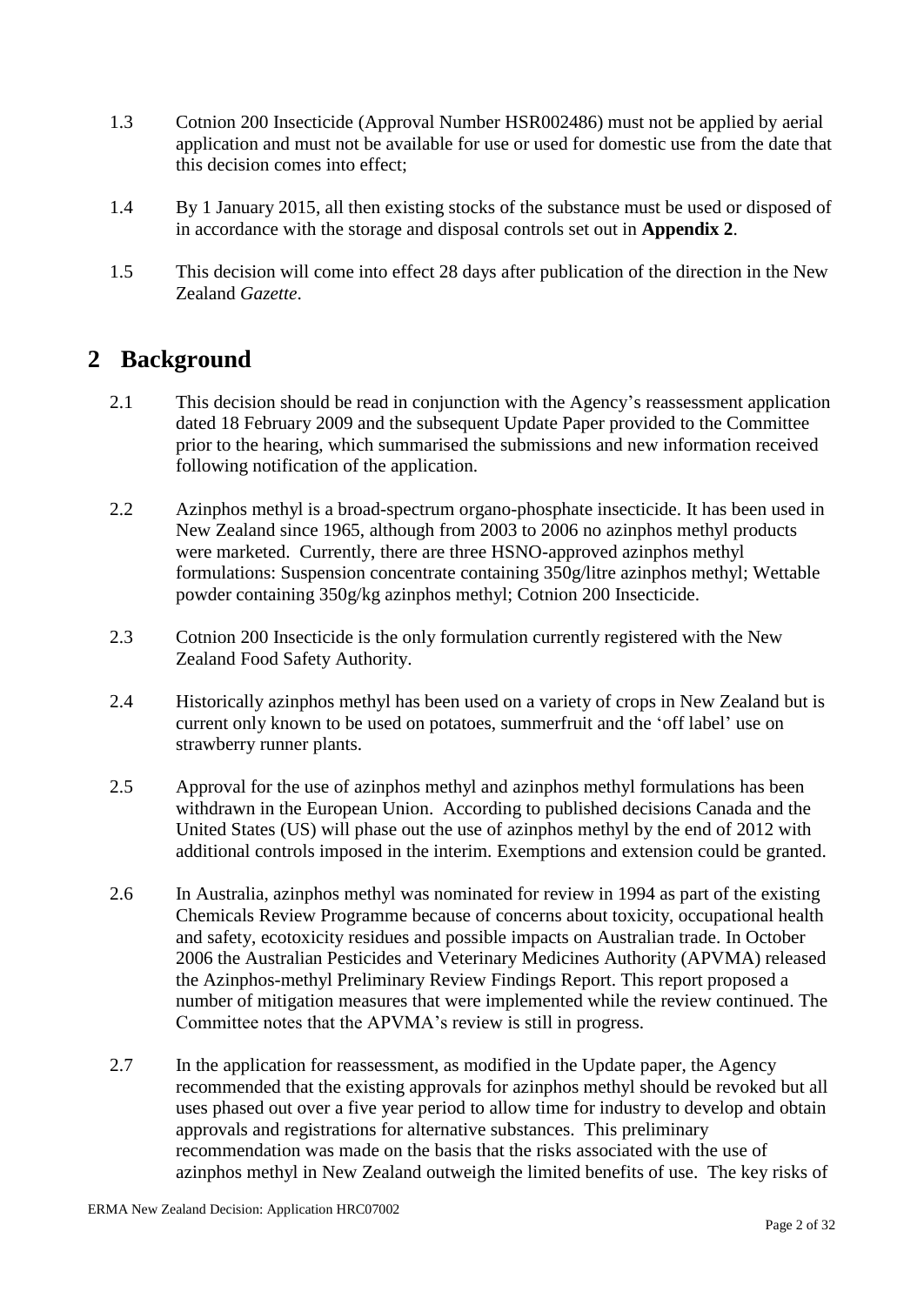concern identified in the application relate to the high risks to the environment and risks to workers.

- 2.8 In making this original recommendation, the Agency recognised that most of the human health risks could be managed by prescribing personal protective equipment (PPE) and introducing buffer zones.
- 2.9 The Agency recognised that the risks to aquatic organisms could be managed by introducing buffer zones for waterways. However in the original application the Agency recognised that buffer zones would not reduce the risks to birds or non-target (beneficial) insects.
- 2.10 The Agency reviewed new higher tier studies submitted during the submissions period and concluded that the risks to birds was overstated in the application, therefore no controls are required to manage the risks to birds.
- 2.11 The Agency evaluated the impact of revoking the approvals in terms of the availability of alternatives and the hazard profile of those alternatives. This evaluation has shown that there are potential alternatives available for all current uses and that at least some of these alternatives are less hazardous than azinphos methyl. Based on information received in the submissions, and advice received from Plant & Food Research, the Agency revised its original proposal and recommended a five year phase out for use on strawberry runner plants, summerfruit and potatoes. The Committee notes that this advice to the Agency reflected the length of time needed to develop and trial the potential alternative products for these uses.
- 2.12 The Agency concluded that the use of alternative products is preferable to the continued use of azinphos methyl, but for crops where there are no registered alternatives available a five year phase out period that allows time for alternatives to be registered is recommended. It also recommended that during this phase out period additional controls designed to better manage the risks should be applied.

## **3 Legislative criteria for application**

- 3.1 The application for the reassessment of azinphos methyl and formulations containing azinphos methyl was lodged pursuant to section 63 of the Act following grounds for reassessment having been established under section 62 by the Authority in its decision dated 29 June 2007. As required under the Act, the application for reassessment was deemed to be an application made under section 29. Section 29 requires the Authority to consider adverse and positive effects of the substance(s) and to make a decision based on whether or not the positive effects of the substance outweigh the adverse effects of the substance.
	- 3.2 In making this decision the Authority has applied the relevant sections of the Act and followed the relevant provisions of the Methodology as detailed in the decision path set out in **Appendix 1** to this decision.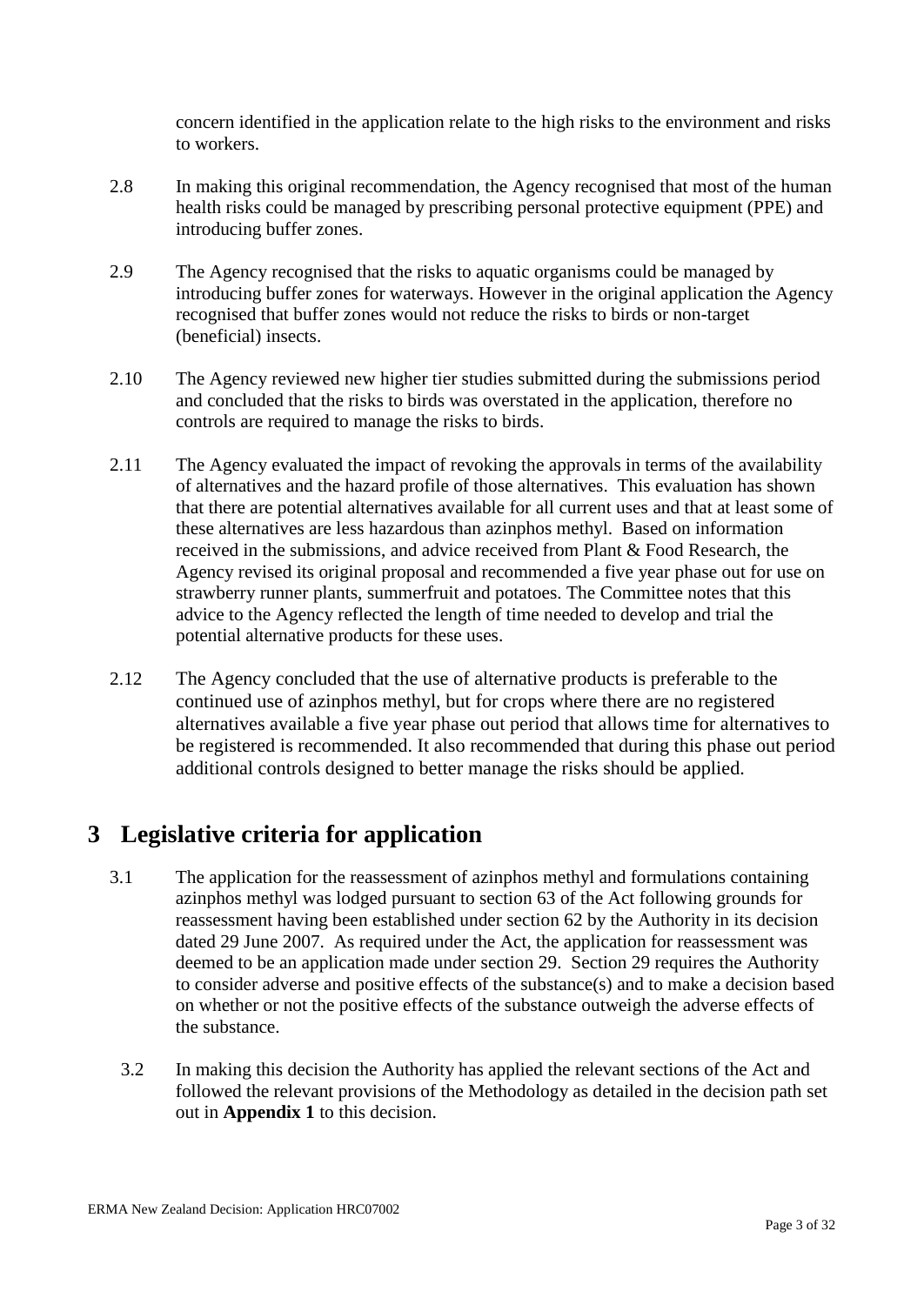3.3 Reference made to sections in this document means that section of the HSNO Act, reference to clause refers to the relevant clause in the methodology.

## **4 Application process**

- 4.1 The application was publicly notified on the ERMA New Zealand website on 18 February 2009 and subsequently in the four main newspapers (New Zealand Herald, Dominion Post, Christchurch Press and Otago Daily Times).
- 4.2 Submissions closed on 15 May 2009, 60 working days after public notification. A total of eight (8) submissions were received, of which three requested a hearing into the matter.
- 4.3 Two submitters supported the revocation of all azinphos methyl approvals. Three submitters supported the 5 year phase out with additional controls. Two submitters supported the continued use of azinphos methyl. One submitter, namely Agcarm Inc, neither supported nor opposed the recommendation, but requested a hearing in order to point out to the Committee the implications of an immediate or quick (less than 1 year) "deregistration" of reassessed substances. Agcarm's concerns related to the impact on those with significant amounts of 'stock in trade' (or on order), safe disposal of stocks, the need to allow sufficient time to find alternative products and the longer term impact of future decisions of manufacturers and distributors of "quick deregistration".
- 4.4 Various Government departments, Crown Entities and interested parties, including the New Zealand Food Safety Authority (Agricultural Compounds and Veterinary Medicines (ACVM) Group), the Ministry of Health and the Department of Labour Work Place Group, which in the opinion of the Authority would be likely to have an interest in the application, were notified of the receipt of the application (sections 53(4) and  $58(1)(c)$ , and clauses  $2(2)(e)$  and  $5)$  and provided with an opportunity to comment or make a public submission on the application. No comments were received from these parties.
- 4.5 The Agency project team comprised the following members of ERMA New Zealand staff:

| <b>Name</b>            | Title                                      |
|------------------------|--------------------------------------------|
| Dr Susan Collier       | <b>Senior Advisor Hazardous Substances</b> |
| Cora Drijver           | <b>Advisor Hazardous Substances</b>        |
| <b>Jim Waters</b>      | <b>Senior Advisor Hazardous Substances</b> |
| <b>Patrick Gemmell</b> | Māori Unit                                 |
| <b>Janet Gough</b>     | Principal Analyst                          |
| <b>Michael Morris</b>  | Manager, Reassessments                     |

| 4.6 |  | The following external experts were used in the consideration of this application: |
|-----|--|------------------------------------------------------------------------------------|
|     |  |                                                                                    |

| <b>Name</b>       | <b>Title</b>    |
|-------------------|-----------------|
| Robin Toy         | Ecotoxicologist |
| Dr Martin Edwards | Toxicologist    |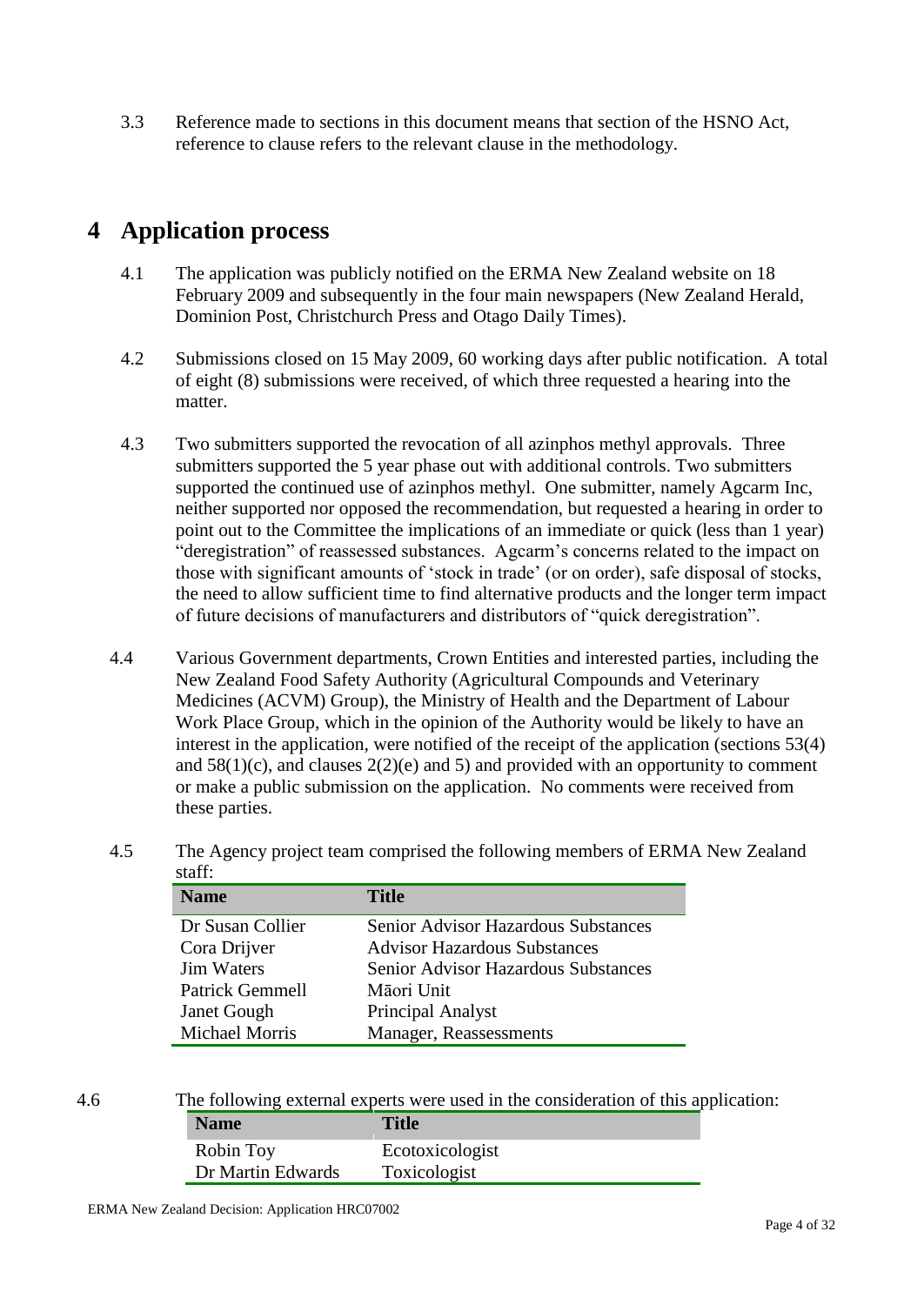- 4.7 For the application a report was also commissioned from Plant and Food Research on the use of azinphos methyl in New Zealand. The reports addressed issues related to the use patterns, including ‗off label' uses, benefits from the use of the substance in New Zealand, lifecycle information and availability of alternatives. A further report was commissioned from Plant and Food Research to reply to the comments from submissions relating to the information they provided in the original report.
- 4.8 A report on the application was received from Ngā Kaihautū Tikanga Taiao (Ngā Kaihautū) (dated 8 May 2009). The role of Ngā Kaihautū is to provide advice and assistance, from a Māori perspective, to the Authority on applications under the Act. Ngā Kaihautū supported the Agency's recommendation that the existing approvals be revoked.
- 4.9 The following members of the Authority's Hearings Committee considered the application in accordance with a delegation under section  $19(2)(b)$ : Helen Atkins (Chair), Dr Deborah Read and Dr Max Suckling. The Committee considered the application following the hearing held at the offices of ERMA New Zealand on 4 August 2009.

### **5 The public hearing**

- 5.1 The Agency provided the Committee with a summary of the application and a written response to the matters raised in submissions.
- 5.2 The Committee then heard from the three submitters who had requested a hearing.
- 5.3 The Committee was fortunate that Mr Peter Chalmers, a representative of Agronica, the company which manufactures the products used in New Zealand, was able to attend the hearing and assist the Committee in relation to a number of questions and issues that arose.
- 5.4 The Committee also heard from members of the industry, including Simon Ogden representing both Potatoes New Zealand and Summerfruit New Zealand. Simon was supported by Brian Hart on behalf of Potatoes New Zealand and Earnscy Weaver on behalf of Summerfruit New Zealand. They provided the Committee with information concerning the practicality of the proposed controls.
- 5.5 The Committee notes concerns expressed at the hearing about what would happen if there are no suitable alternatives available in five years. The Committee notes that it is open to any person to apply for an approval for azinphos methyl under Part 5 of the Act at (or before)that time if it is necessary to do so.
- 5.6 The Committee acknowledged that the submitters had made a considerable time investment to be involved in the hearing and thanked them all for their involvement.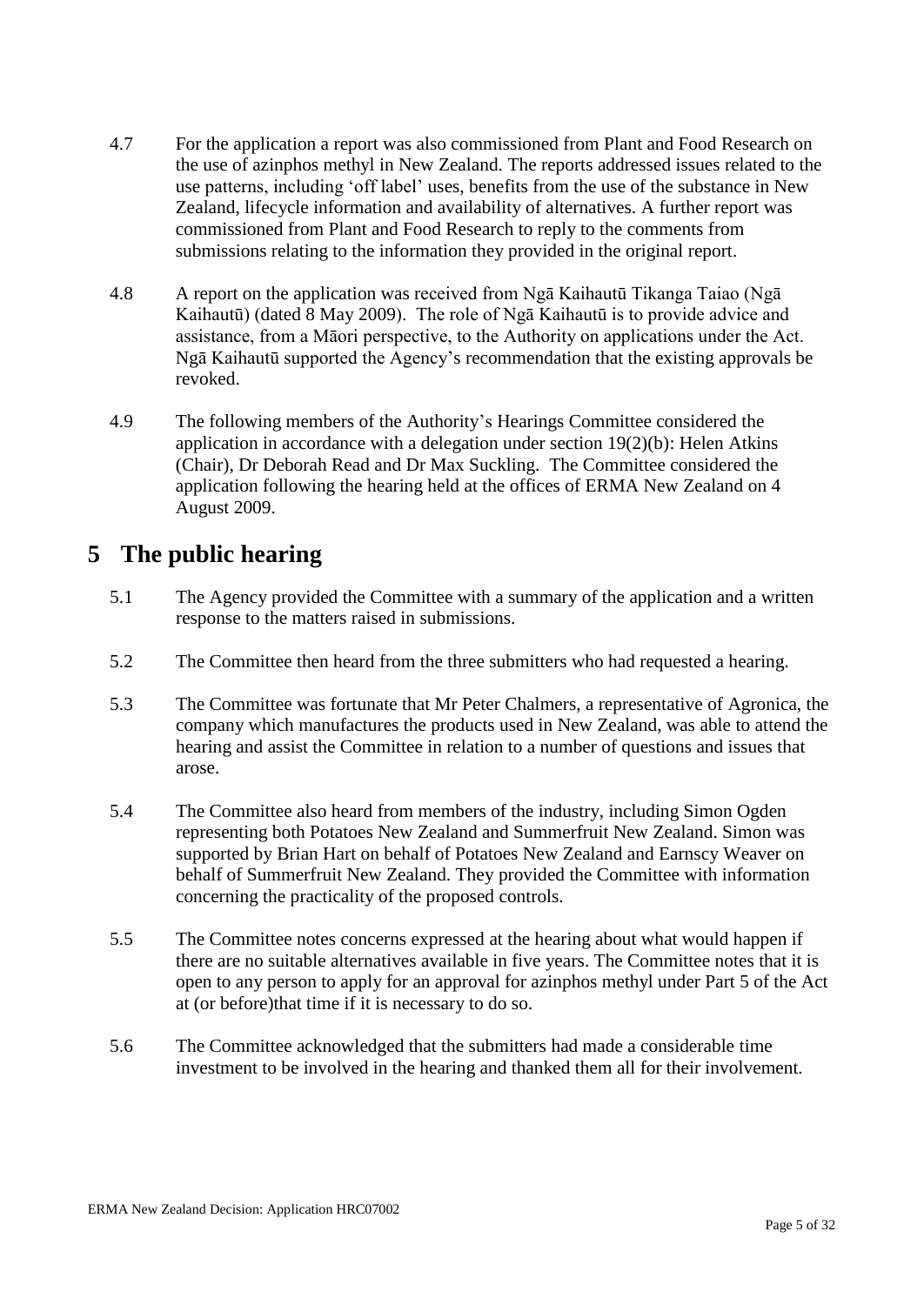## **6 Consideration**

### **Information review**

- 6.1 In the application, the Agency concluded that on the weight of the evidence, the information available to it constituted an adequate and appropriate basis for assessing the risks, costs and benefits associated with azinphos methyl and formulations containing azinphos methyl. In the absence of quantitative exposure information, the Agency used qualitative exposure assessment models to determine the levels of risk to human health and the environment. The Agency noted that there was some uncertainty inherent in these assessments.
- 6.2 The risk management framework used by the Committee requires consideration of uncertainty. Clause 8 requires the Committee to be mindful of the scale and significance of the risks, costs and benefits when reviewing the information available. In addition, according to clause 29, when there is scientific and technical uncertainty or disputed information, the Committee must determine the materiality and relevance of that uncertainty. If such uncertainty cannot be resolved, clause 30 requires the Committee to take into account the need for caution in managing the adverse effects of the substance.
- 6.3 The Committee has reviewed the available information and is satisfied that the available information is relevant and appropriate and is sufficient to demonstrate that the effects are of a sufficient magnitude to warrant attention under the Act.
- 6.4 In reviewing the information and reaching its decision the Committee has taken into account the ethical considerations that are associated with the use of the substance. Specifically, the Committee has applied the principles and procedural standards of the ERMA New Zealand Ethics Framework to its consideration of all the information provided

### **Hazard classification and controls**

6.5 The Committee adopted the Agency's classification of azinphos methyl and formulations containing azinphos methyl as follows:

|  | Table 1: Classification of azinphos methyl formulations and its formulations |
|--|------------------------------------------------------------------------------|
|--|------------------------------------------------------------------------------|

| Hazard<br><b>Class/Subclass</b>             | <b>Azinphos</b><br>methyl | <b>Suspension</b><br>concentrate<br>containing 350g/litre<br>azinphos methyl | Wettable powder<br>containing 350g/kg<br>azinphos methyl | Cotnion 200<br><b>Insecticide</b> |
|---------------------------------------------|---------------------------|------------------------------------------------------------------------------|----------------------------------------------------------|-----------------------------------|
| Subclass 6.1 Acute<br>toxicity (oral)       | 6.1A                      | 6.1B                                                                         | 6.1C                                                     | 6.1B                              |
| Subclass 6.1 Acute<br>toxicity (dermal)     | 6.1B                      | 6.1B                                                                         | 6.1B                                                     | 6.1C                              |
| Subclass 6.1 Acute<br>toxicity (inhalation) | 6.1B                      | 6.1C                                                                         | 6.1B                                                     | 6.1B                              |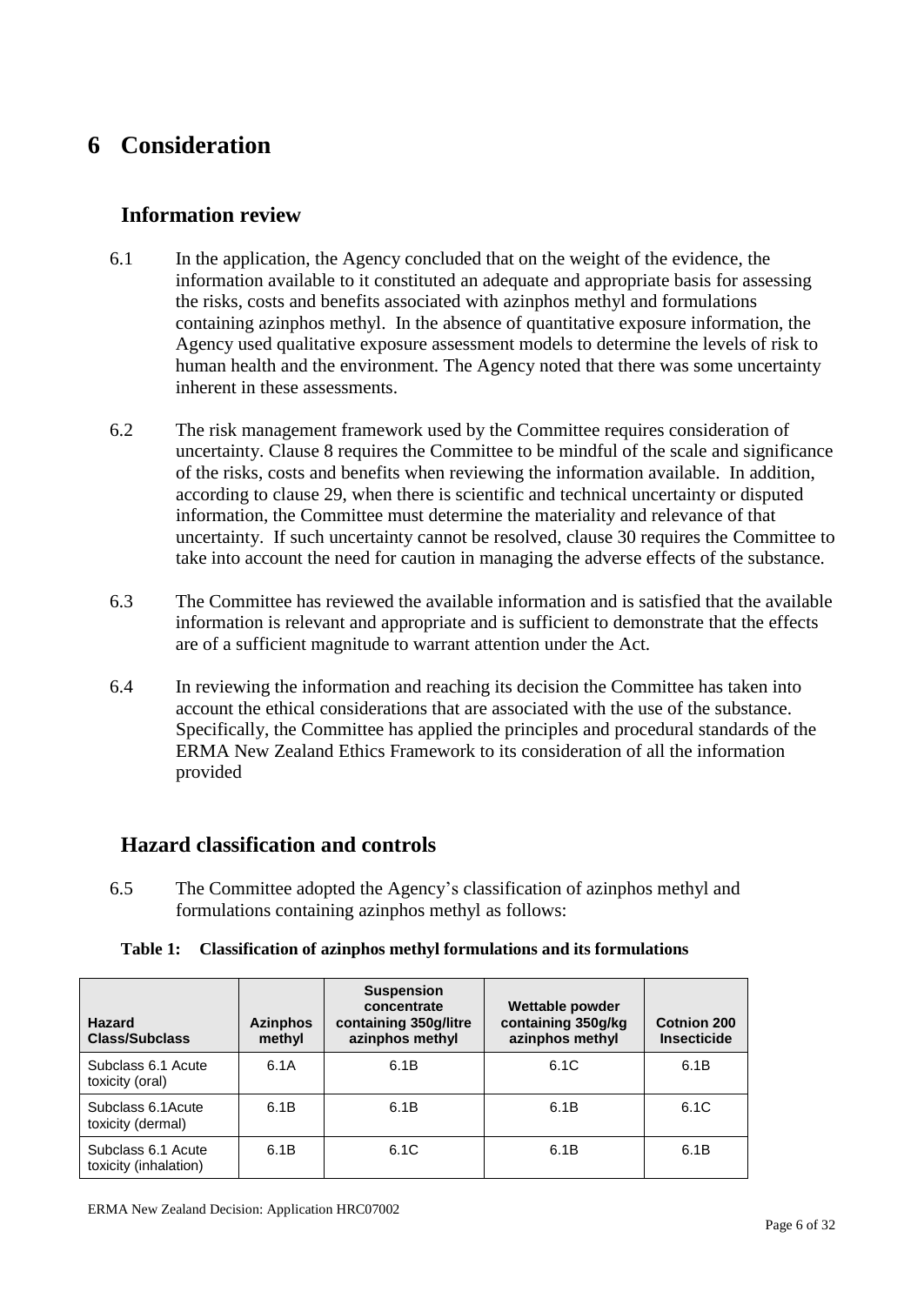| Hazard<br><b>Class/Subclass</b>                         | <b>Azinphos</b><br>methyl | <b>Suspension</b><br>concentrate<br>containing 350g/litre<br>azinphos methyl | <b>Wettable powder</b><br>containing 350g/kg<br>azinphos methyl | <b>Cotnion 200</b><br><b>Insecticide</b> |
|---------------------------------------------------------|---------------------------|------------------------------------------------------------------------------|-----------------------------------------------------------------|------------------------------------------|
| Subclass 6.3/8.2 Skin<br>irritancy/corrosion            | <b>No</b>                 | <b>No</b>                                                                    | <b>No</b>                                                       | <b>No</b>                                |
| Subclass 6.4/8.3 Eye<br>irritancy/corrosion             | <b>No</b>                 | <b>No</b>                                                                    | <b>No</b>                                                       | <b>No</b>                                |
| Subclass 6.5<br>Respiratory<br>sensitisation            | <b>ND</b>                 | <b>ND</b>                                                                    | <b>ND</b>                                                       | <b>ND</b>                                |
| Subclass 6.5 Contact<br>sensitisation                   | 6.5B                      | 6.5B                                                                         | 6.5B                                                            | 6.5B                                     |
| Subclass 6.6<br>Mutagenicity                            | No                        | No                                                                           | No                                                              | No                                       |
| Subclass 6.7<br>Carcinogenicity                         | <b>No</b>                 | <b>No</b>                                                                    | <b>No</b>                                                       | <b>No</b>                                |
| Subclass 6.8<br>Reproductive/<br>developmental toxicity | No                        | No                                                                           | No                                                              | No                                       |
| Subclass 6.9 Target<br>organ systemic toxicity          | 6.9A                      | 6.9A                                                                         | 6.9A                                                            | 6.9A                                     |
| Subclass 9.1 Aquatic<br>ecotoxicity                     | 9.1A                      | 9.1A                                                                         | 9.1A                                                            | 9.1A                                     |
| Subclass 9.2 Soil<br>ecotoxicity                        | 9.2C                      | 9.2C                                                                         | 9.2C                                                            | no                                       |
| Subclass 9.3<br>Terrestrial vertebrate<br>ecotoxicity   | 9.3A                      | 9.3A                                                                         | 9.3A                                                            | 9.3A                                     |
| Subclass 9.4<br>Terrestrial invertebrate<br>ecotoxicity | 9.4A                      | 9.4A                                                                         | 9.4A                                                            | 9.4A                                     |

### **Controls**

- 6.6 In the application, the Agency assessed the appropriateness of the current controls assigned as part of the existing approvals. These controls were based on the substances' hazardous properties as set out in the HSNO Regulations and were used as a reference for evaluation in the application.
- 6.7 Under section 77A of the Act, the Authority may impose as controls any obligations and restrictions as the Authority thinks fit. Under section 77A(4), the Authority must be satisfied that, against any other specified controls that apply to the substance,
	- (a) the proposed control is more effective in terms of its effect on the management, use and risks of the substance; or
	- (b) the proposed control is more cost-effective in terms of its effect on the management, use and risks of the substance; or
	- (c) the proposed control is more likely to achieve its purpose.
- 6.8 In the application, the Agency evaluated the risks, costs and benefits in association with the current controls and found that there were significant (non-negligible) risks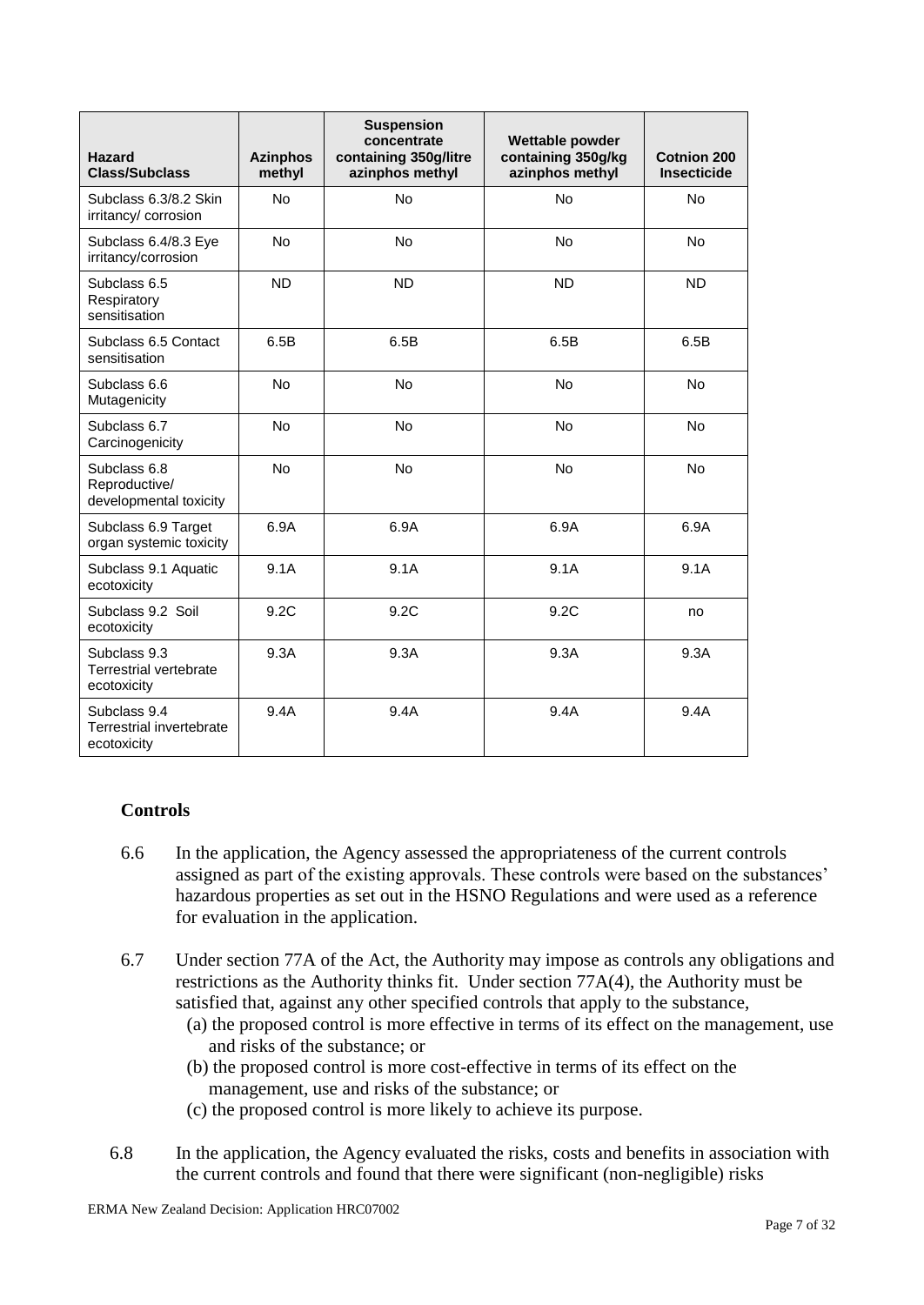associated with the use of azinphos methyl in New Zealand which potentially outweighed the benefits. The Agency made a number of recommendations including:

- that aerial and domestic use be prohibited one month from the date of the decision
- that application uses other than summerfruit, strawberry runner plants and potatoes application be prohibited one month from the date of the decision,
- that use on potatoes be prohibited one year from the date of the decision  $\bullet$
- that use on summerfruit and strawberry runner plants be prohibited five years from the date of the decision
- proposed Restricted Entry Intervals (REIs)
- a "no spray" buffer zone for protection of the environment and bystanders
- prescriptive requirements for PPE and respiratory protective equipment (RPE).
- 6.9 Following the receipt of submissions, the Agency reviewed its original recommendations and made a number of revised recommendations in the Update Paper. These included:
	- that use on potatoes be prohibited five years from the date of the decision
	- defining waterways and public places with respect to buffer zones  $\bullet$
- 6.10 The submissions raised some concerns with respect to the practicality of the buffer zone for waterways and re-entry interval PPE.
- 6.11 Because there is no New Zealand specific data available the Agency proposed re-entry interval PPE based on the US EPA intervals. The Committee acknowledges that these values may not be applicable to New Zealand circumstances. Specifically with respect to potatoes, the US EPA intervals relate to young and mature plants, whereas when azinphos methyl is sprayed on potatoes in New Zealand no foliage is being sprayed.
- 6.12 The current controls do not provide for re-entry restrictions and or PPE requirements. The Committee agreed with the Agency that such controls ought to be imposed. Industry did not raise any practical issues in this respect, save for the use of full PPE being worn in summer months in Central Otago and Hawke's Bay as this may create other health concerns for workers. The Committee therefore imposed the following controls (noting that separate REI's apply for contact and non contact re entry):
	- Restricted entry interval for contact re-entry potato, summerfruit and strawberry runner plants – 0-7 days - full PPE;
	- Restricted entry interval for contact re-entry potato, summerfruit and strawberry runner plants – 8-14 days - reduced PPE;
	- Restricted entry interval for non contact re-entry potato no PPE requirements;
	- Restricted entry interval for non contact re-entry summerfruit and strawberry runner plants – 0-3 days - reduced PPE.
- 6.13 The Committee notes that the REI's are not based on New Zealand-specific data but is satisfied that they will be more effective in terms of managing the human health risks for these uses, than the current controls and thus the test in section  $77(4)(a)$  is met.
- 6.14 The practicality of the 100m buffer zone for protection of waterways was discussed at the hearing. Industry representatives indicated that a 100m buffer zone would be very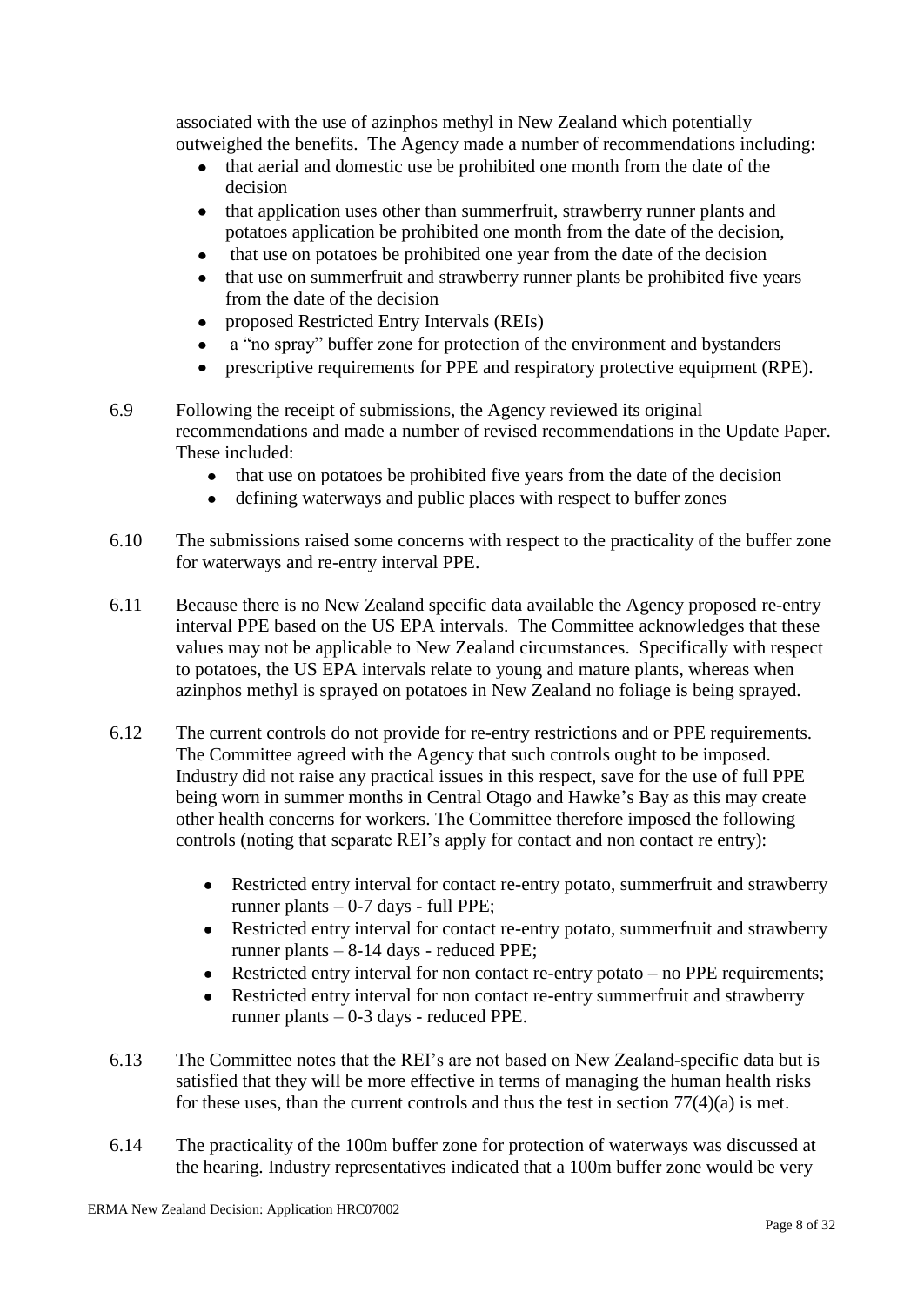difficult to manage for potatoes as there are many small plots growing potatoes in fields in which drainage ditches are common.

- 6.15 Modelling results, including those from the AgDrift model, indicate that a 100 m buffer zone may manage the risks to aquatic organisms. Reducing this buffer zone will increase the risks to aquatic organisms. The Committee notes that buffer zones are applied internationally to mitigate risks from spray drift and run off and that 100 m buffer zones have been applied to azinphos methyl products in Australia and USA.
- 6.16 The Agency has investigated alternative means of managing spray drift including spray adjuvants and the use of specific nozzles.
- 6.17 Following these investigations, the Committee notes that there is currently limited evidence about the effectiveness of drift-reducing spray adjuvants. The Agency has advised that is not aware of any regulatory agency throughout the world which currently endorses the use of adjuvants for reducing spray drift. The APVMA states in its 2008 spray drift document<sup>1</sup>:

*―It is important to emphasise that a chemical user must not rely on tank mix products*  advertised as "drift retardant" to achieve the correct droplet spectrum. The APVMA *has no consistent data supporting the efficacy of these products. For the present, chemical users should always rely on proper nozzle choice and system pressures to achieve optimal droplet size rather than using unproven tank mix additives*"

- 6.18 In relation to the use of drift-reducing spray nozzles, the Committee concludes that this may be a very effective way to reduce spray drift, however, nozzles are only part of the solution for controlling spray drift. Spray drift is to a large degree determined by the droplet size distribution. Droplet size distribution is determined not just by what nozzle is used but also by the spray pressure and the spray tank mix. Overseas regulators don't just specify what nozzles should be used but they also specify what the spray pressure and tank mix should be. In addition they have certification schemes to ensure that sprayers are actually producing the right sized droplets. The Committee notes that the Agency requires more time to investigate this option and to determine the feasibility of such controls in New Zealand.
- 6.19 The Committee notes that buffer zones as large as 100m in New Zealand growing conditions may be a fairly "blunt" regulatory tool and that they may not be a practical or cost-effective solution for the protection of aquatic organisms. Currently there is insufficient information to apply appropriate, alternative, controls for managing spray drift and the Committee has accordingly reduced the proposed buffer zone control to 50m. The definition has also been changed to indicate that the buffer zone only applies in the downwind direction from the treated crop.
- 6.20 The Committee would expect that the use of azinphos methyl would be undertaken using good spray practice as per NZS  $8409<sup>2</sup>$  and that any other means of reducing spray drift that are available in any specific circumstance should also be put in place.

<u>.</u>

<sup>&</sup>lt;sup>1</sup> http://www.apvma.gov.au/users/downloads/spraydrift\_op\_principles\_July2008.pdf

<sup>&</sup>lt;sup>2</sup> NZS 8409:2004 Management of Agrichemicals

ERMA New Zealand Decision: Application HRC07002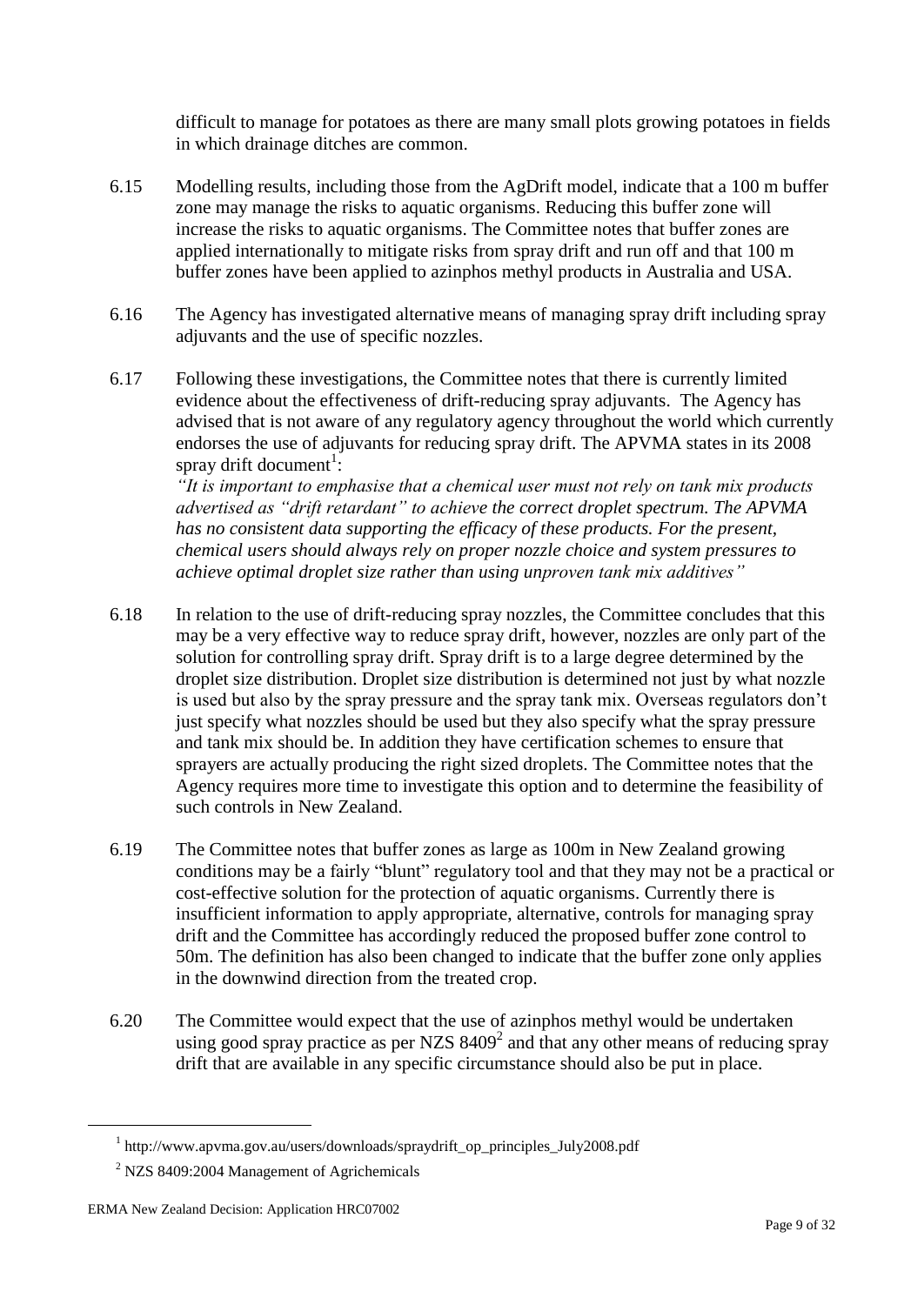- 6.21 The Committee notes that by reducing the buffer zone to 50m the risks to aquatic organisms will increase and this control becomes less effective. However the Committee is satisfied that a 50m buffer zone will be more effective in terms of managing the risks to aquatic organisms for these uses, than the current controls and thus the test in section  $77(4)(a)$  is met.
- 6.22 The Committee further notes that a 50m buffer zone will also protect bystanders from human health effects in accordance with the Agency's recommendation. The Committee is satisfied that a 50m buffer zone will be more effective in terms of managing the risks to human health for these uses, than the current controls and thus the test in section  $77(4)$ (a) is met.
- 6.23 Because the risks to the environment cannot be managed effectively in the medium to long term, the continued use of azinphos methyl beyond the 5 year phase out period cannot be justified given the current level of limited benefits.
- 6.24 The Committee also proposes a control restricting the number of applications per year to two, due to the high risk to the environment. The Committee is satisfied that restricting the number of applications allowed per year will be more effective in terms of managing the risks to human health and the environment for these uses, than the current controls and thus the test in section 77(4)(a) is met.
- 6.25 The Committee agrees with the Agency's recommendation for prescriptive PPE requirements to manage the risks of operator exposure.
- 6.26 To aid compliance, the Committee agrees that it is appropriate for the new controls to be mandatory on the product label for the current label uses (potatoes, summerfruit). New stock should be labelled within three months from the date of the decision and stocks with old labels may not be sold after 12 months from the date of the decision.
- 6.27 The Committee agrees with the Agency that any new controls should be applied during the phase out period.
- 6.28 The new controls to apply to Cotnion 200 Insecticide are set out in **Table 1 below**.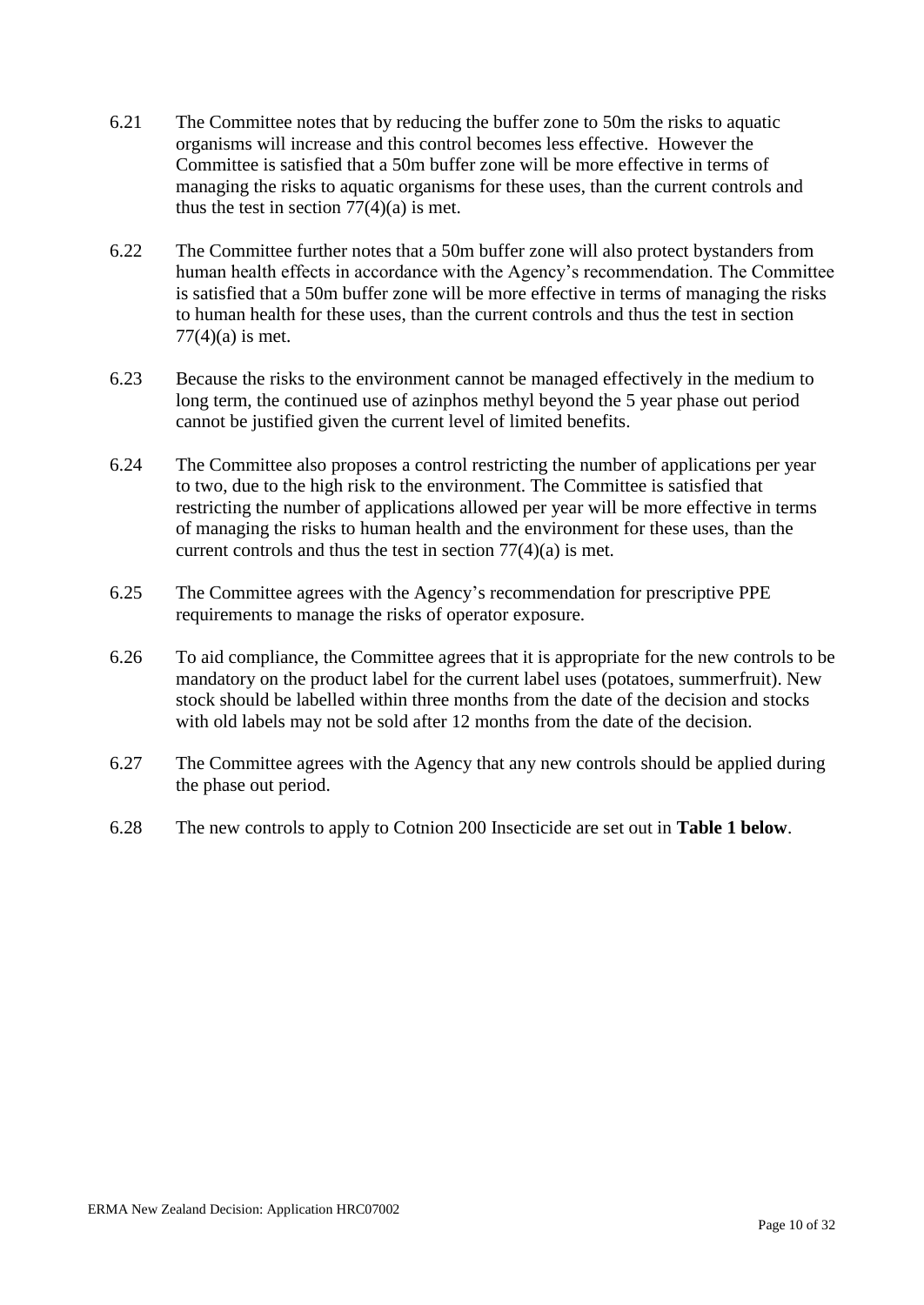| Receptor                          | Crop                     | <b>New Control</b>                                   |                                                                                                                                                                                                                                                                                                                                                                                                                                    |
|-----------------------------------|--------------------------|------------------------------------------------------|------------------------------------------------------------------------------------------------------------------------------------------------------------------------------------------------------------------------------------------------------------------------------------------------------------------------------------------------------------------------------------------------------------------------------------|
| Operator exposure                 | Summerfruit              | Mixers/loaders must wear:                            |                                                                                                                                                                                                                                                                                                                                                                                                                                    |
|                                   |                          | $\bullet$                                            | Coveralls over long-sleeved shirt, long-legged trousers.                                                                                                                                                                                                                                                                                                                                                                           |
|                                   |                          | Chemical resistant gloves.<br>٠                      |                                                                                                                                                                                                                                                                                                                                                                                                                                    |
|                                   |                          | Chemical resistant footwear plus socks.<br>$\bullet$ |                                                                                                                                                                                                                                                                                                                                                                                                                                    |
|                                   |                          | Protective eyewear.<br>$\bullet$                     |                                                                                                                                                                                                                                                                                                                                                                                                                                    |
|                                   |                          | $\bullet$                                            | Chemical resistant headgear for overhead exposures.                                                                                                                                                                                                                                                                                                                                                                                |
|                                   |                          | $\bullet$<br>or a canister approved for pesticides.  | For exposure in enclosed areas, a respirator with either an organic<br>vapour-removing cartridge with a prefilter approved for pesticides,                                                                                                                                                                                                                                                                                         |
|                                   |                          | $\bullet$                                            | For exposure outdoors, dust/mist filtering respirator.                                                                                                                                                                                                                                                                                                                                                                             |
|                                   |                          | worn in the functioning enclosed cab.                | Applicators must use a closed cab with appropriate filtering system and<br>have the above RPE (respiratory protective equipment) and PPE<br>(personal protective equipment) immediately available for use if<br>leaving the cab in the treated area, and a system for storing the used<br>RPE and PPE to prevent contamination of the cab. At least long-<br>sleeved shirt and long-legged trousers, footwear plus socks should be |
|                                   | Potato and<br>strawberry | comprise at least:                                   | PPE to be worn during mixing/loading and application should                                                                                                                                                                                                                                                                                                                                                                        |
|                                   |                          | $\bullet$                                            | Coveralls over long-sleeved shirt, long-legged trousers.                                                                                                                                                                                                                                                                                                                                                                           |
|                                   |                          | Chemical resistant gloves.<br>$\bullet$              |                                                                                                                                                                                                                                                                                                                                                                                                                                    |
|                                   |                          | Chemical resistant footwear plus socks.<br>$\bullet$ |                                                                                                                                                                                                                                                                                                                                                                                                                                    |
|                                   |                          | Protective eyewear.<br>$\bullet$                     |                                                                                                                                                                                                                                                                                                                                                                                                                                    |
|                                   |                          | $\bullet$<br>or a canister approved for pesticides.  | For exposure in enclosed areas, a respirator with either an organic<br>vapour-removing cartridge with a prefilter approved for pesticides,                                                                                                                                                                                                                                                                                         |
|                                   |                          | ٠                                                    | For exposure outdoors, dust/mist filtering respirator.                                                                                                                                                                                                                                                                                                                                                                             |
| Re-entry workers                  | Summerfruit,             | $REI3$ :                                             |                                                                                                                                                                                                                                                                                                                                                                                                                                    |
| exposure to<br>residues-Contact   | potato $&$<br>strawberry | Summer Fruit<br>٠                                    | 0-7 days Full PPE                                                                                                                                                                                                                                                                                                                                                                                                                  |
| Definition of                     |                          | Summer Fruit<br>$\bullet$                            | 8-14 days Reduced PPE                                                                                                                                                                                                                                                                                                                                                                                                              |
| Contact: contact                  |                          |                                                      |                                                                                                                                                                                                                                                                                                                                                                                                                                    |
| with anything that<br>was sprayed |                          | Potatoes<br>٠                                        | 0-7 days Full PPE                                                                                                                                                                                                                                                                                                                                                                                                                  |
|                                   |                          | Potatoes                                             | 8-14 days Reduced PPE plus long trousers                                                                                                                                                                                                                                                                                                                                                                                           |
|                                   |                          | Strawberry<br>runners                                | 0-7 days Full PPE                                                                                                                                                                                                                                                                                                                                                                                                                  |
|                                   |                          | Strawberry<br>$\bullet$<br>runners                   | 8-14 days Reduced PPE plus long trousers                                                                                                                                                                                                                                                                                                                                                                                           |
|                                   |                          | PPE requirement for entry during REI.                |                                                                                                                                                                                                                                                                                                                                                                                                                                    |
|                                   |                          | Full PPE to comprise:                                |                                                                                                                                                                                                                                                                                                                                                                                                                                    |
|                                   |                          | $\bullet$                                            | Coveralls over long-sleeved shirt, long-legged trousers.                                                                                                                                                                                                                                                                                                                                                                           |
|                                   |                          | Chemical resistant gloves.<br>٠                      |                                                                                                                                                                                                                                                                                                                                                                                                                                    |
|                                   |                          | Chemical resistant footwear plus socks.<br>٠         |                                                                                                                                                                                                                                                                                                                                                                                                                                    |
|                                   |                          | Protective eyewear.<br>٠                             |                                                                                                                                                                                                                                                                                                                                                                                                                                    |
|                                   |                          | ٠                                                    | Chemical resistant headgear for overhead exposures.                                                                                                                                                                                                                                                                                                                                                                                |

### **Table1 Summary of new controls applicable to Cotnion 200 Insecticide**

<sup>3</sup> REI – Restricted Entry Interval

<u>.</u>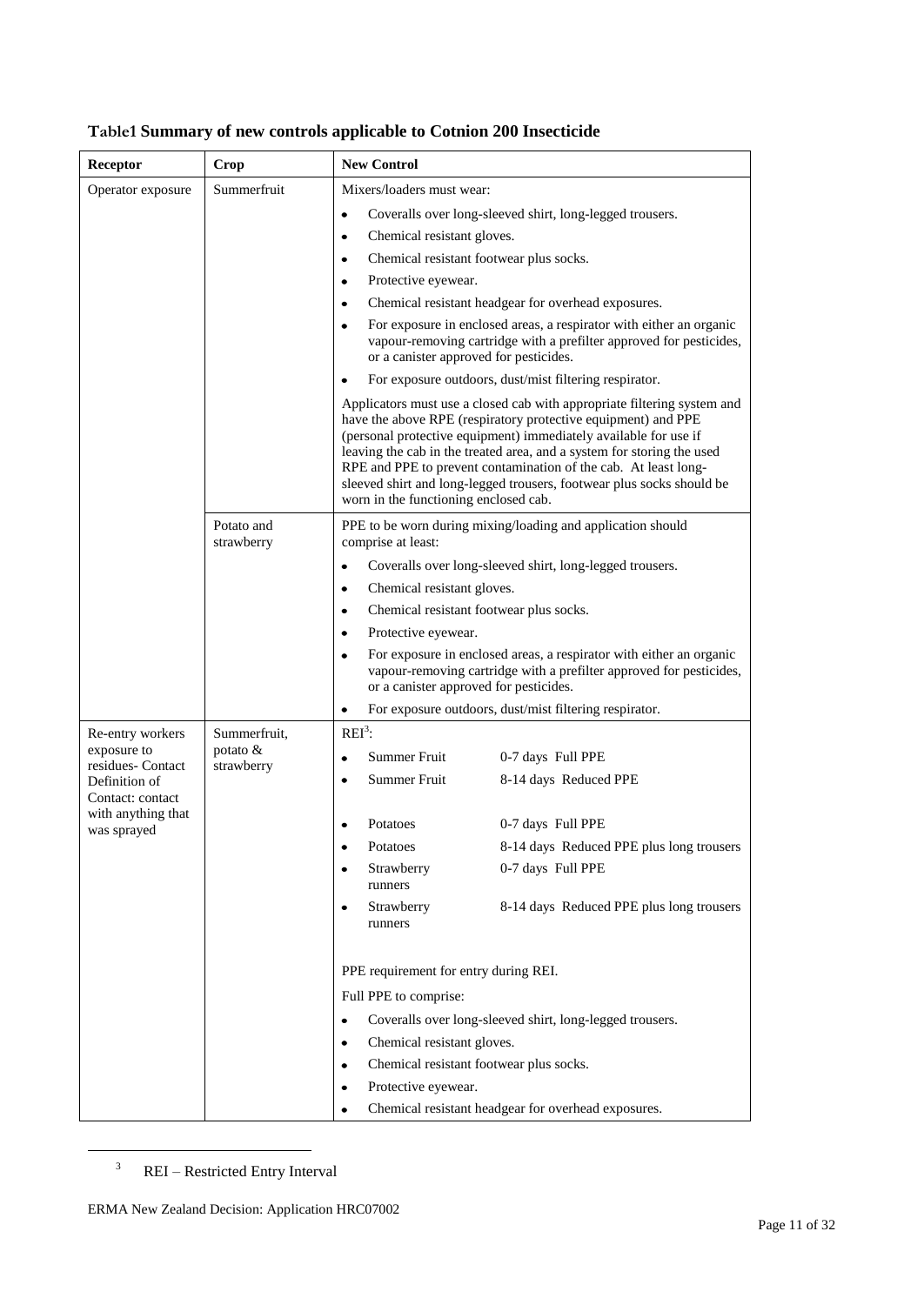| Receptor                                                                                                                                                   | Crop                                   | <b>New Control</b>                                                                                                                                                                                                                                                                                                                |
|------------------------------------------------------------------------------------------------------------------------------------------------------------|----------------------------------------|-----------------------------------------------------------------------------------------------------------------------------------------------------------------------------------------------------------------------------------------------------------------------------------------------------------------------------------|
|                                                                                                                                                            |                                        | Reduced PPE to comprise:<br>Coveralls over long-sleeved shirt<br>$\bullet$<br>Cotton gloves.<br>٠<br>Boots plus socks.<br>٠<br>Hat<br>Ċ                                                                                                                                                                                           |
| Re-entry workers<br>exposure to<br>residues-Non<br>Contact<br>Definition of Non<br>Contact: no<br>intentional contact<br>with anything that<br>was sprayed |                                        | $REI4$ :<br>Summer Fruit<br>0-3 days Reduced PPE<br>$\bullet$<br>No PPE requirements<br>Potatoes<br>٠<br>0-3 days Reduced PPE plus long trousers<br>Strawberry<br>٠<br>runners<br>Reduced PPE to comprise:<br>Coveralls over long-sleeved shirt<br>٠<br>Cotton gloves.<br>$\bullet$<br>Boots plus socks.<br>$\bullet$<br>Hat<br>٠ |
| <b>Bystander</b><br>exposure                                                                                                                               | Summerfruit                            | Buffer zone upwind of public areas or the nearest farm buildings or<br>dwellings to exceed 50 m.<br>Buffer zone areas may not include employee housing, private property<br>and other areas people may occupy<br>Definition of public areas: any place where members of the public can<br>legally be.                             |
| Aquatic<br>environment<br>(aquatic)                                                                                                                        | Summerfruit,<br>potato &<br>strawberry | Buffer zones upwind of waterways to exceed 50 m.<br>definition of a waterway: waterways including modified water courses<br>such as reservoirs, irrigation canals, water-supply races, canals for the<br>supply of water for electricity generation or farm drainage canals, as<br>well as natural water bodies.                  |
| <b>Other Controls</b>                                                                                                                                      |                                        |                                                                                                                                                                                                                                                                                                                                   |
| Limiting the<br>number of<br>applications per<br>year                                                                                                      | Summerfruit,<br>potato &<br>strawberry | Limited to 2 applications per year                                                                                                                                                                                                                                                                                                |
| New Labelling<br>requirements                                                                                                                              | Summerfruit and<br>potatoes            | New stock must be labelled with new requirements 3 months after this<br>decision comes into effect                                                                                                                                                                                                                                |
|                                                                                                                                                            |                                        | Stocks with old labels may not be sold after 12 months after this<br>decision comes into effect.                                                                                                                                                                                                                                  |

<u>.</u>

<sup>4</sup> REI – Restricted Entry Interval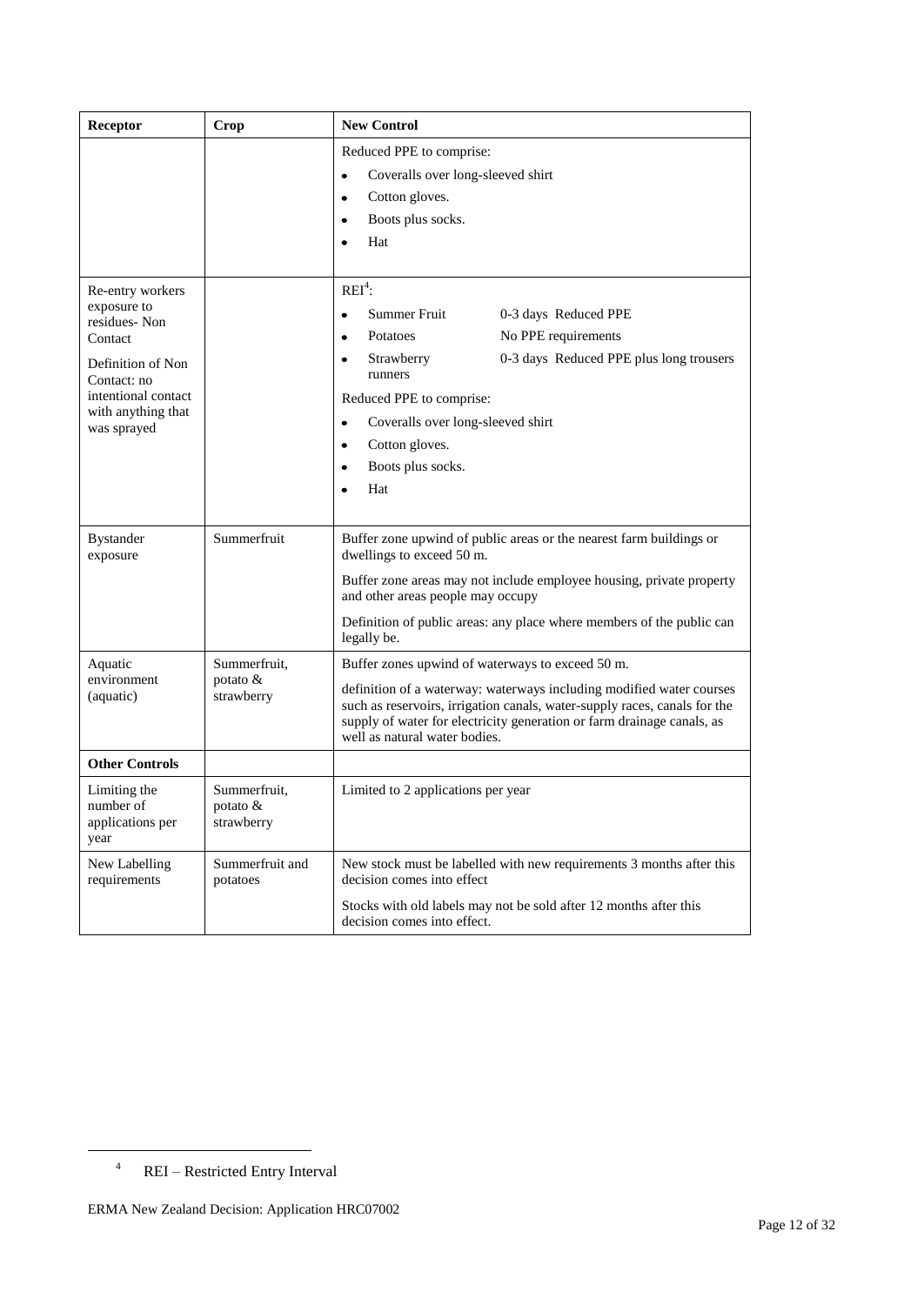### **Identification and assessment of risks, costs and benefits**

- 6.29 The Committee notes the Agency's identification and assessment of risks, costs and benefits in the application in relation to the environment, human health and safety, the relationship of Māori with the environment, society and the community and the market economy and to New Zealand's international obligations arising from the use of azinphos methyl.
- 6.30 In relation to risks to the environment, the Committee notes the Agency's assessment of the risks to the environment and in particular that eco-toxicological assessment of azinphos methyl has identified acute risks associated with its use, to fish and aquatic invertebrates and non-target terrestrial invertebrates. The Committee notes that no risk assessment was possible for non-target plants due to unavailability of data.
- 6.31 Risk mitigation measures can be used to reduce acute risks to an acceptable level for fish, aquatic invertebrates and terrestrial invertebrates. Azinphos methyl has a low bioconcentration factor and it is therefore unlikely to present a risk to organisms through biomagnifications within the aquatic or terrestrial ecosystems.
- 6.32 In relation to human health effects, the Agency noted in the application that potentially significant risks to human health might arise for the following people:
	- operators;
	- re-entry workers; and  $\bullet$
	- bystanders.  $\ddot{\phantom{a}}$
- 6.33 The Committee notes that the Agency's human health assessment has identified risks in terms of toxicity. Modelling data indicates that risk mitigation measures (such as PPE) for operators will not reduce these risks to an acceptable level due to dermal exposure and the same applies for re-entry workers not wearing PPE.
- 6.34 The Committee further notes the risks to bystanders particularly children exposed to surfaces contaminated with spray drift.
- 6.35 In relation to risks to society and the economy, the Committee notes that the Agency's qualitative assessment identified only two significant effects namely:
	- the affects on society and community , for example increased or decreased anxiety arising from the use of the substance; and
	- the effect on the market economy, such as changes in cost and employment.
- 6.36 The Committee agrees with the Agency's assessment that risks to society and community from the continued use of azinphos methyl are identified as public anxiety and damage to the "clean, green image." These risks cannot be quantified, but are unlikely to be significant.
- 6.37 The Committee agrees with the Agency's assessment that the case for value for using the substance to counter biosecurity incursions is unlikely to be significant, but that the loss of azinphos methyl could lead to anxiety, particularly for small sectors regarding future pest management.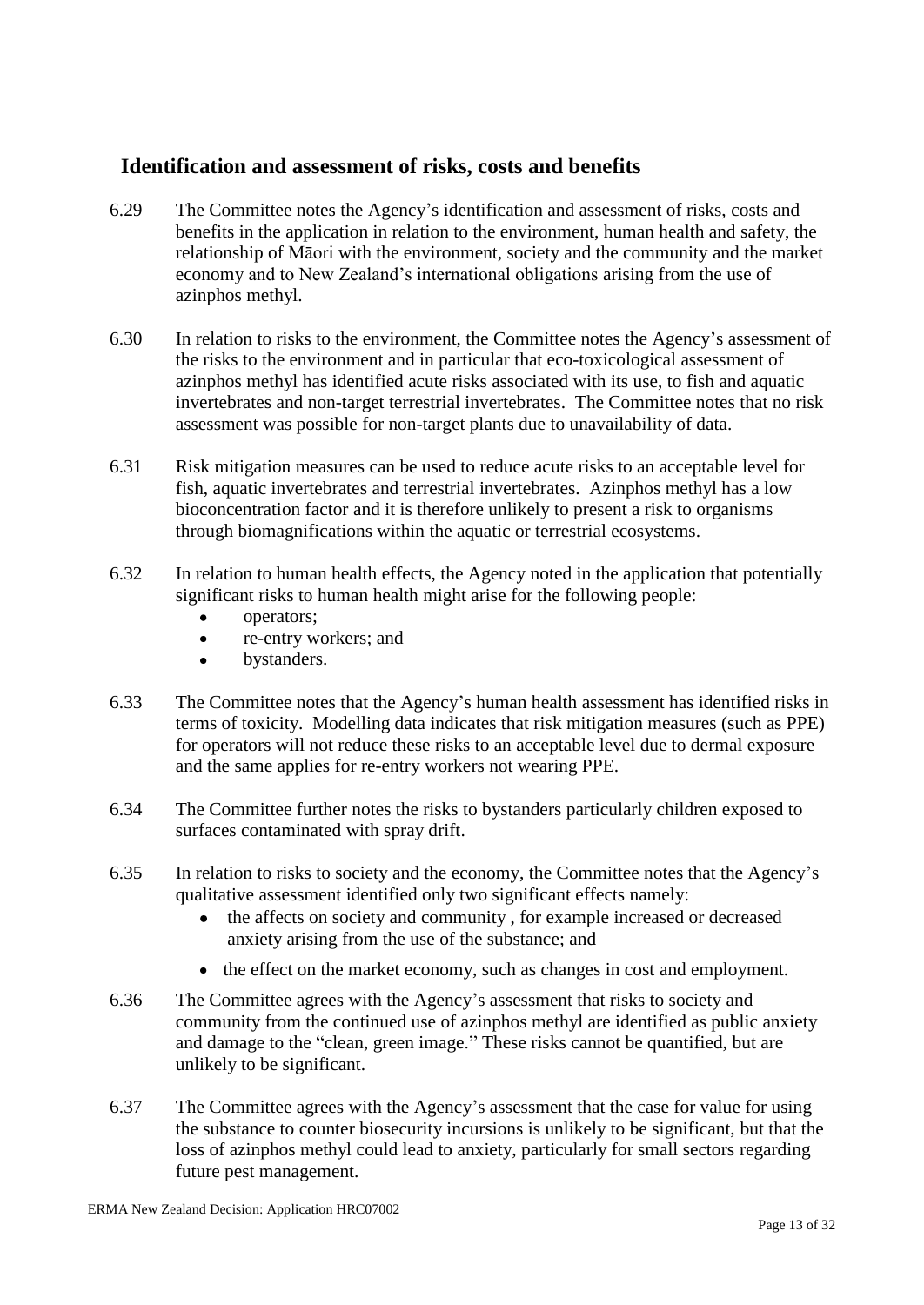- 6.38 The Committee notes the international developments in EU, USA and Canada to remove azinphos methyl from the market and the ongoing regulatory actions in Australia.
- 6.39 The Agency's view that iwi/Māori would be unlikely to support the continued approval of the substances as covered by the report received from Ngā Kaihautū and other iwi/Māori submitters, is noted by the Committee.
- 6.40 The only benefits of any significance identified by the Agency in the application were restricted to azinphos methyl's use on potatoes, summerfruit and strawberry runner plants, where currently there is no alternative product available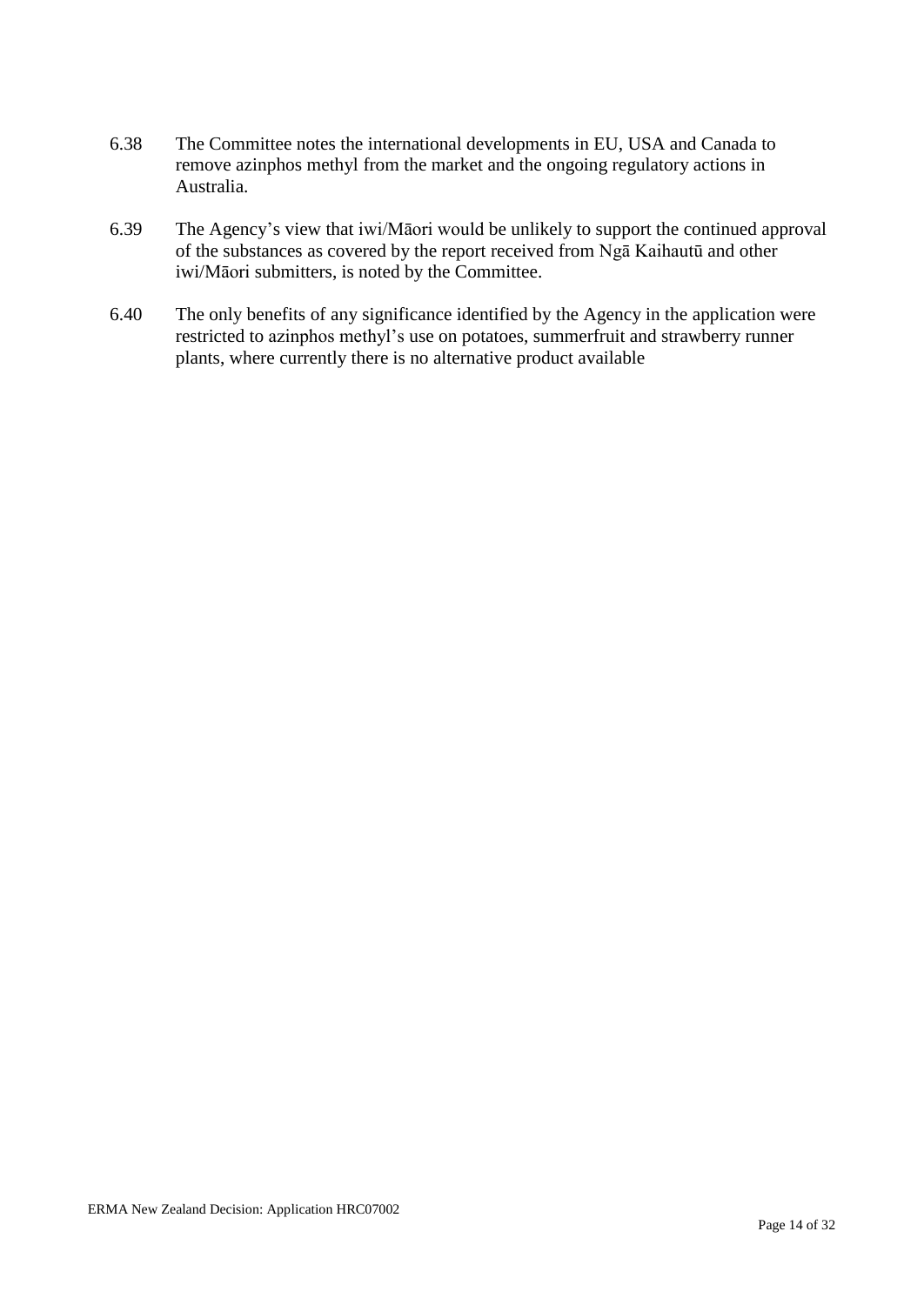## **7 Overall evaluation of the combined impact of all of the risks costs and benefits**

7.1 The Committee is required under the Act, to consider whether or not the positive effects (benefits) of using azinphos methyl outweigh the negative effects (risks and costs) of its use after taking account of all safety precautions that might be imposed and the likely effects of the substance being unavailable.

#### *Likely effects of the substances being unavailable*

- 7.2 The Committee notes the Agency's assessment of alternative chemicals or other treatment options.
- 7.3 In particular, it notes the advice from industry in submissions and from Plant & Food Research that the potential alternative products still need to be trialled and best practice developed for these uses.
- 7.4 The Committee agrees with the Agency's conclusion that the use of alternative products is preferable to the continued use of azinphos methyl, but for crops where there are no registered alternatives available a five year phase out period that allows time for alternatives to be registered should be put in place. The Committee also agrees with the Agency's recommendation that during this phase out period additional controls designed to better manage the risks should be applied.

#### *Conclusions*

- 7.5 Upon reviewing all the information contained in the application and received from submitters including at the public hearing, the Committee accepts the Agency's evaluation that there are significant (non-negligible) risks associated with the use of azinphos methyl in New Zealand.
- 7.6 The Committee further notes that the only benefits of any significance are associated with the use of the substances on summerfruit, strawberry runner plants and potatoes.
- 7.7 Taking into account the approach to risk, the precautionary approach and the effects of the substances being unavailable, the Committee considers that the level of adverse effects (risks and costs) to the environment, human health, society and economy and the relationship of Māori to the environment, outweigh any positive effects (benefits) associated with the availability of azinphos methyl in New Zealand for all uses other than potatoes, summerfruit and strawberry runner plants.
- 7.8 The Committee has noted the submission received from Agcarm Inc about the implications of an immediate or "quick" prohibition on use of substances following reassessment. The Committee acknowledges that an immediate revocation of all azinphios methyl products would result in considerable cost to industry and that the use of alternatives will lead to increased costs for industry.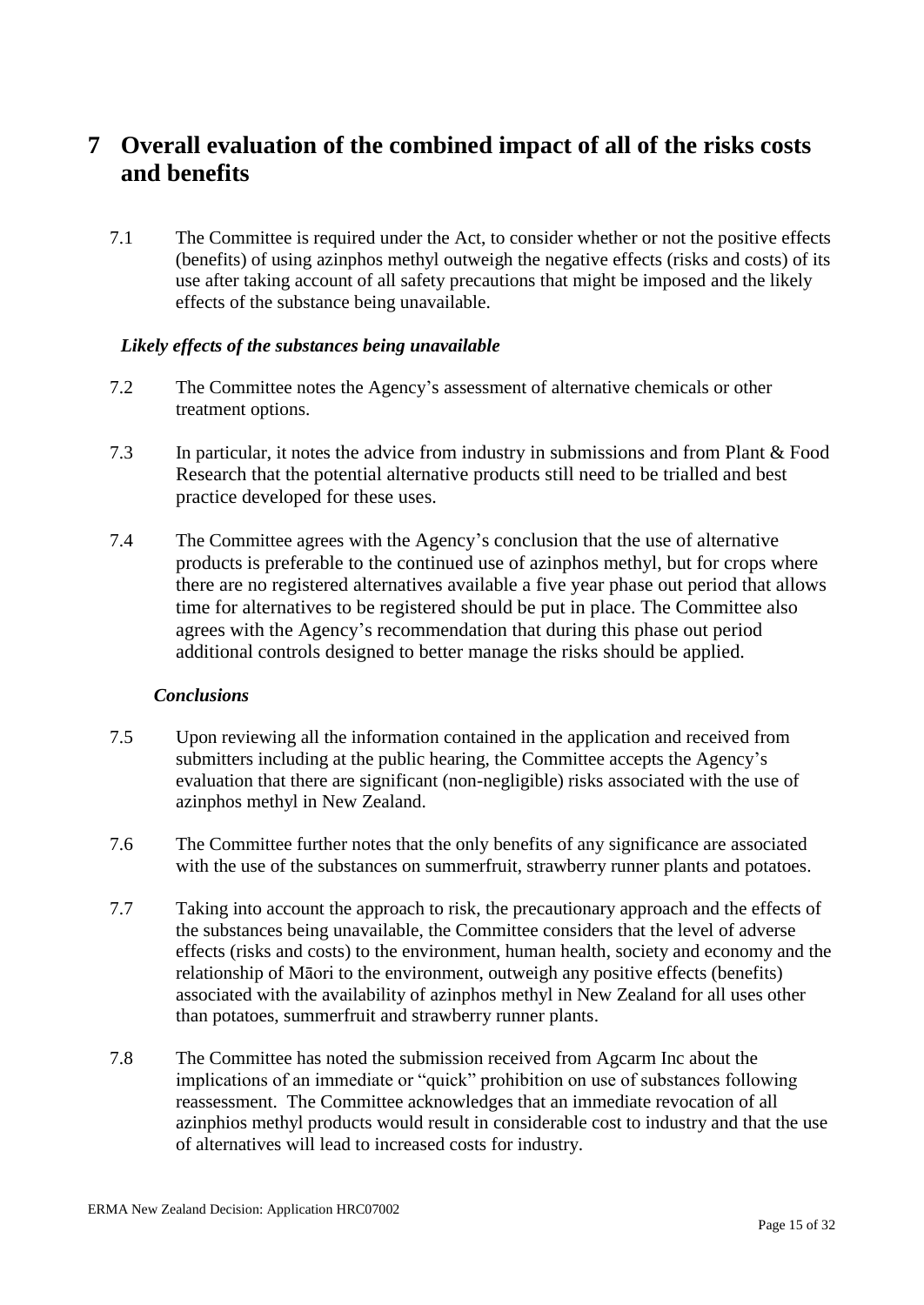- 7.9 The Committee recognises that there are current uses of azinphos methyl for which there are no registered alternatives and in these cases the risks and benefits are finely balanced. A time limited approval for five years for these uses, to allow time for alternatives to be registered, has been applied because the benefits associated with these uses mitigate the risks/cost.
- 7.10 The Committee considered whether any variations or modifications should be made to the controls currently imposed under the approval for the Cotnion 200 Insecticide (HSR002486) and considered it appropriate to impose the new controls for the period of the five year phase out as set out in **Appendix 2 Table 2**.

### **8 Decision**

- 8.1 Pursuant to section 63A(6) the Committee determines that in accordance with pursuant to section 29 of the Act and clause 27 of the methodology, the adverse effects of azinphos methyl and formulations containing azinphos methyl outweigh the positive effects for all cases except for use on potatoes, summerfruit and strawberry runner plants. However, for use on potatoes, summerfruit and strawberry plants the positive effects outweigh the adverse effects for five years for the purposes of developing alternative substances.
- 8.2 The Committee:
	- (a) declines the further importation, manufacture or use of azinphos methyl and formulations containing azinphos methyl under the following approvals:
		- azinphos methyl; (Approval Number HSR002815);  $\bullet$
		- $\bullet$ Suspension concentrate containing 350g/litre azinphos methyl (Approval Number HSR000160);
		- Wettable powder containing 350g/kg azinphos methyl (Approval Number HSR000161);
		- Cotnion 200 Insecticide (Approval Number HSR002486) except as provided in (b) below; and

revokes the approvals;

- (b)subject to paragraphs 8.3 to 8.5 below, approves the importation, manufacture, and/or use of Cotnion 200 Insecticide (Approval Number HSR002486) until 31 December 2014 for use on:
	- $\bullet$ potato crops;
	- $\bullet$ summerfruit crops; and
	- strawberry runner plants.

and the controls set out in **Table 1 Appendix 2** will continue in effect.

8.3 Within three months of the date of this decision, the new controls set out in **Appendix 2 Table 2** will apply (where applicable) in addition to those in **Appendix 2 Table 1**.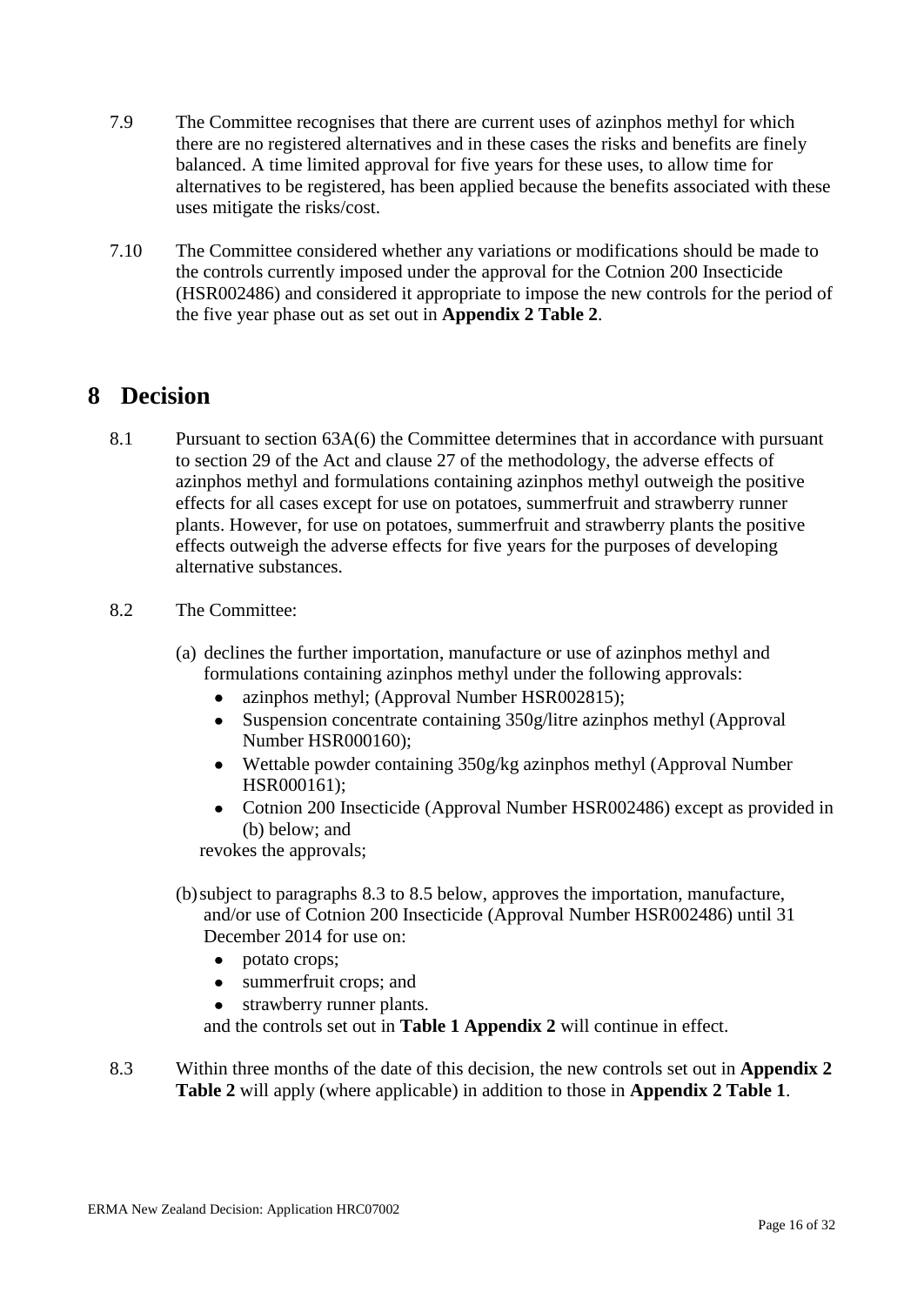- 8.4 Cotnion 200 Insecticide (Approval Number HSR002486) must not be applied by aerial application and must not be available for use or used for domestic use from the date that this decision comes into effect;
- 8.5 By 1 January 2015, all then existing stocks of the substance must be used or disposed of in accordance with the storage and disposal controls set out in **Appendix 2**.
- 8.6 This decision will come into effect 28 days after publication of the direction in the New Zealand *Gazette*.
	- 8.7 In accordance with clause 36(2)(b) of the Methodology, the Committee records that, in reaching these conclusions, it has applied the balancing tests in section 29 of the Act and clauses 26 and 27 of the Methodology and has also applied the relevant criteria in the decision path set out in the **Appendix 1** to this decision.

Helen Atkins Date:

**Chair**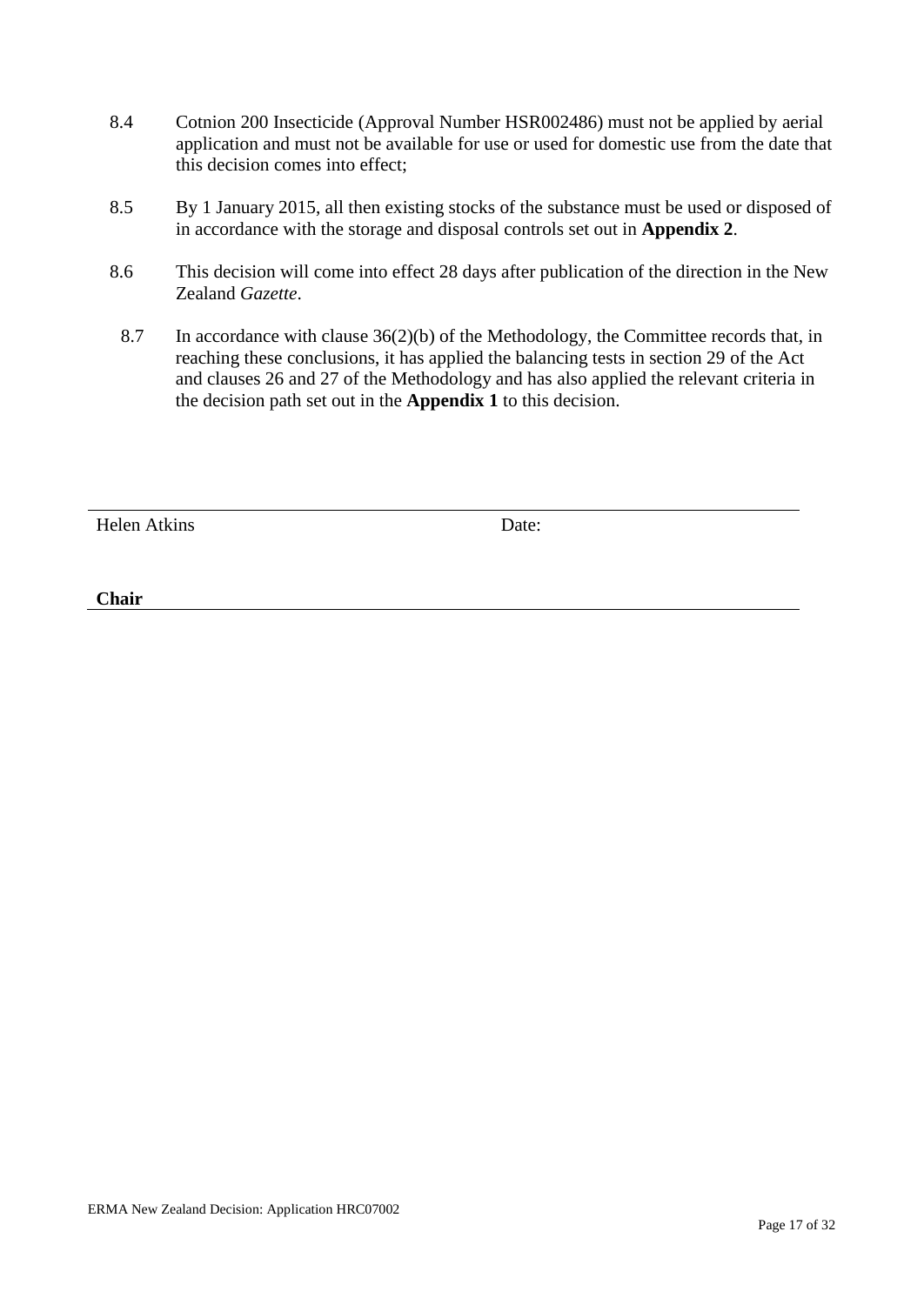# **Appendix 1: Decision path for reassessment of hazardous substances**

#### **Context**

This decision path describes the decision-making process for the application to import and manufacture methyl parathion and formulations containing methyl parathion. This application is made under section 63 (Reassessment) of the HSNO Act, and determined under section 29 of the Act.

#### **Introduction**

The purpose of the decision path is to provide the Authority with guidance so that all relevant matters in the HSNO Act and the Methodology have been addressed. It does not attempt to direct the weighting that the Authority may decide to make on individual aspects of an application.

In this document 'section' refers to sections of the HSNO Act, and 'clause' refers to clauses of the ERMA New Zealand Methodology.

The decision path has two parts –

- **Flowchart** (a logic diagram showing the process prescribed in the Methodology and the HSNO  $\bullet$ Act to be followed in making a decision), and
- $\bullet$ **Explanatory notes** (discussion of each step of the process).

Of necessity the words in the boxes in the flowchart are brief, and key words are used to summarise the activity required. The explanatory notes provide a comprehensive description of each of the numbered items in the flowchart, and describe the processes that should be followed to achieve the described outcome.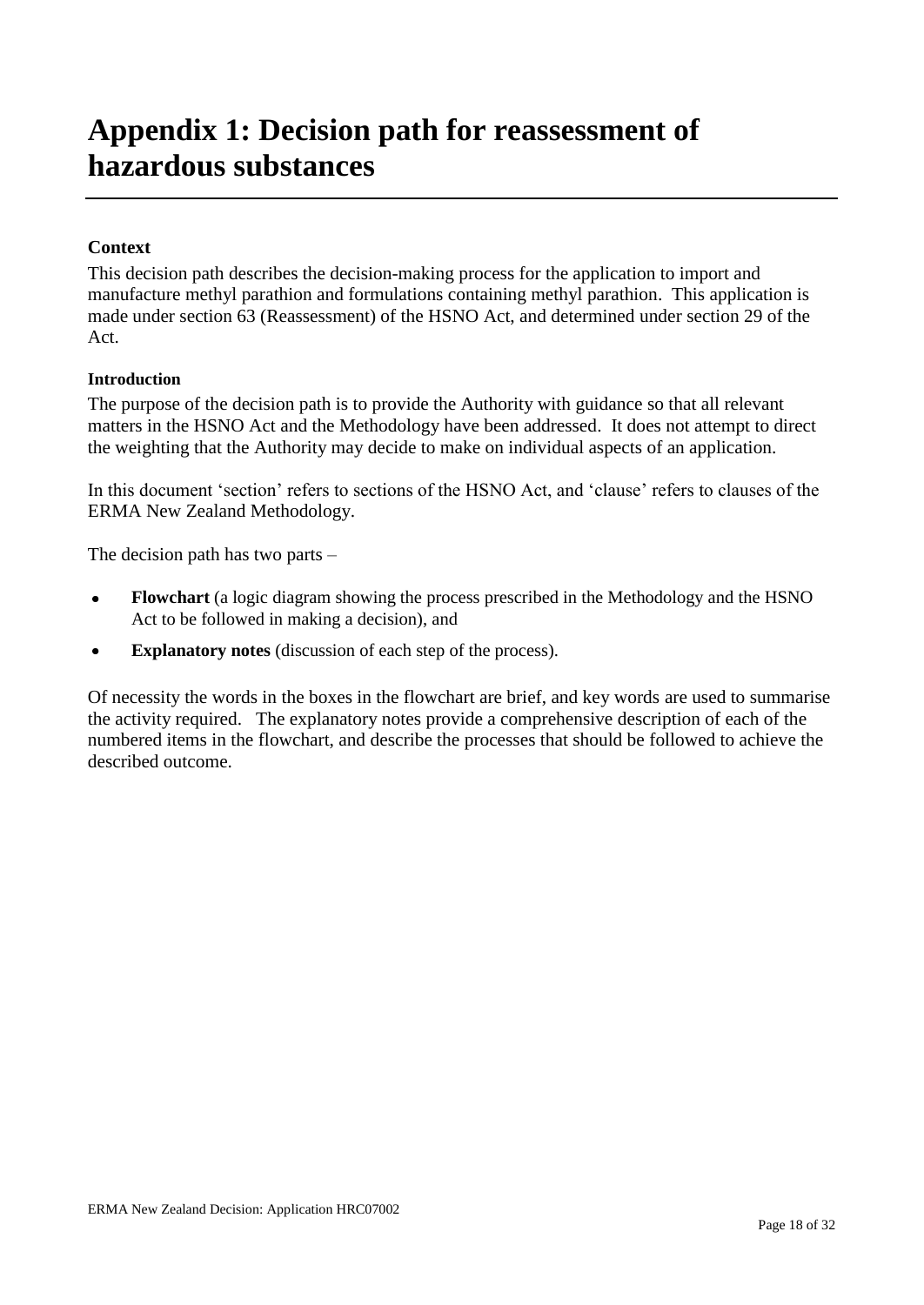#### **Decision path for applications to import or manufacture a hazardous substance, application made under section 28 of the Act and determined under section 29.**

For proper interpretation of the decision path it is important to work through the flowchart in conjunction with the explanatory notes.



*Figure updated:* April 2008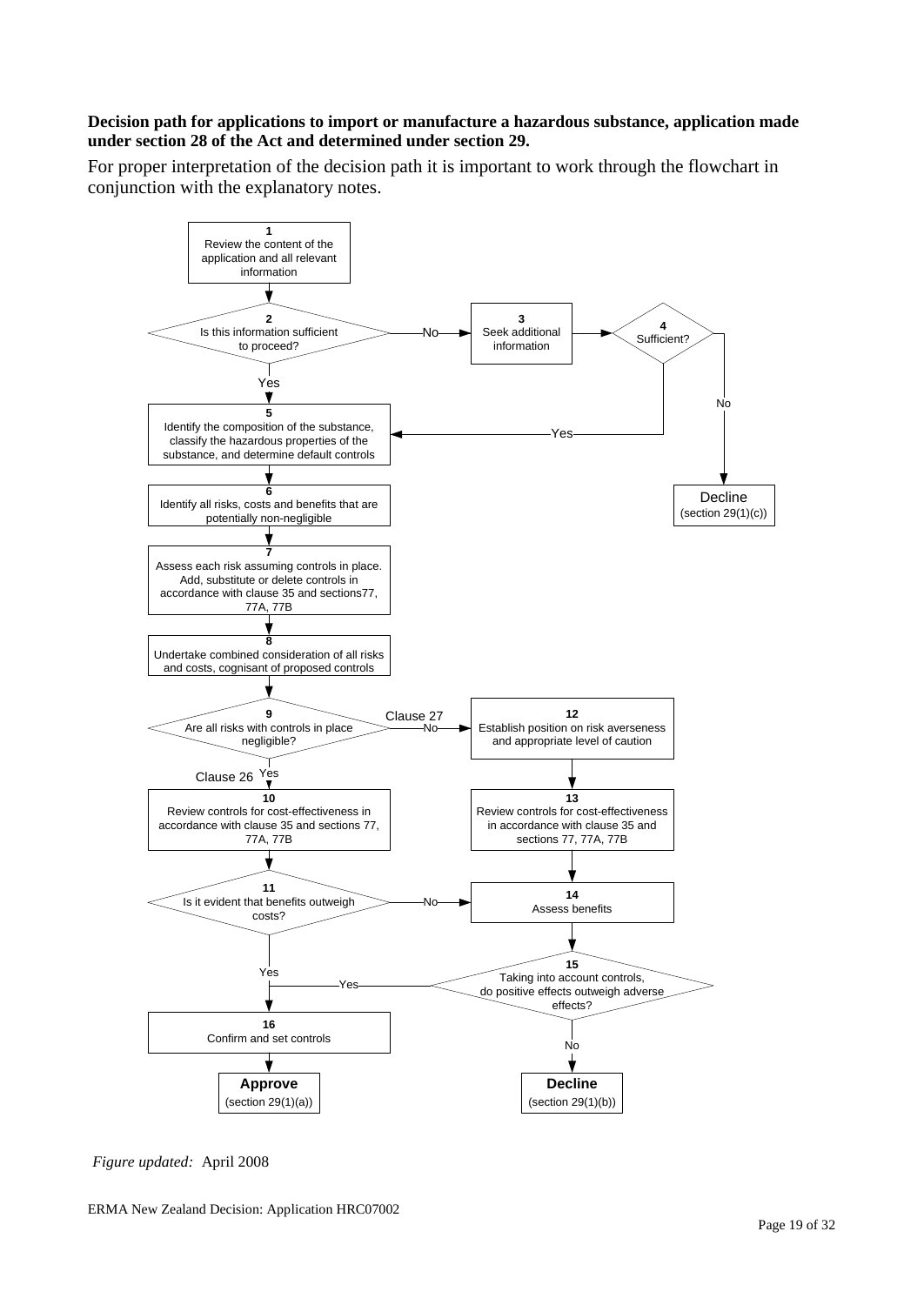### *Figure 1 EXPLANATORY NOTES*

#### **Item 1: Review the content of the application and all relevant information**

Review the application, the E&R Report, and information received from experts and that provided in submissions (where relevant) in terms of section 28(2) of the Act and clauses 8, 15, 16 and 20 of the Methodology.

#### **Item 2: Is this information sufficient to proceed?**

Review the information and determine whether or not there is sufficient information available to make a decision.

The Methodology (clause 8) states that the information used by the Authority in evaluating applications shall be that which is appropriate and relevant to the application. While the Authority will consider all relevant information, its principal interest is in information which is significant to the proper consideration of the application; ie information which is "necessary and sufficient" for decisionmaking.

#### **Item 3: (if no) Seek additional information**

If there is not sufficient information then additional information may need to be sought from the applicant, the Agency or other parties/experts under section 58 of the Act (clause 23 of the Methodology).

#### **Item 4 Sufficient?**

When additional information has been sought, has this been provided, and is there now sufficient information available to make a decision?

If the Authority is not satisfied that it has sufficient information for consideration, then the application must be declined under section  $29(1)(c)$ .

**Item 5: (If 'yes' from item 2 or from item 4) Identify the composition of the substance, classify the hazardous properties, and determine default controls** Identify the composition of the substance, and establish the hazard classifications for the identified substance.

> Determine the default controls for the specified hazardous properties using the regulations 'toolbox'.

**Item 6: Identify all risks, costs and benefits that are potentially non-negligible<sup>5</sup>** Costs and benefits are defined in the Methodology as the value of particular effects (clause 2). However, in most cases these ‗values' are not certain and have a likelihood attached to them. Thus costs and risks are generally linked and may be addressed together. If not, they will be addressed separately. Examples of costs that might not be obviously linked to risks are direct financial costs that cannot be considered as 'sunk' costs (see footnote 1). Where such costs arise and they have a market economic effect they will be assessed in the same way as risks, but their likelihood of occurrence will be more certain (see also item 11).

<sup>5</sup> Relevant effects are **marginal effects**, or the changes that will occur as a result of the substance being available. Financial costs associated with preparing and submitting an application are not marginal effects and are not effects of the substance(s) and are therefore not taken into account in weighing up adverse and positive effects. These latter types of costs are sometimes called 'sunk' costs since they are incurred whether or not the application is successful.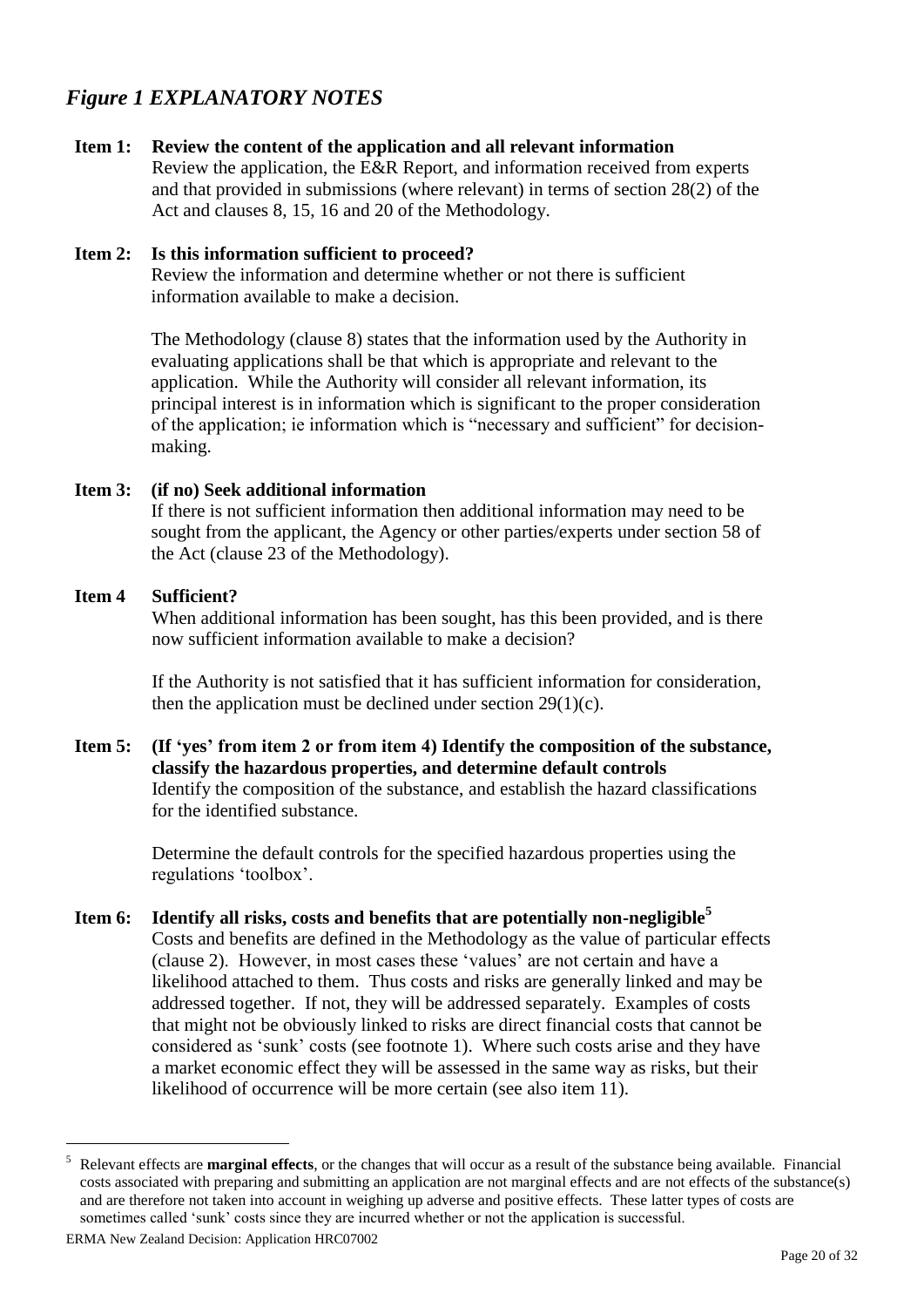Identification is a two step process that scopes the range of possible effects (risks, costs and benefits).

Step 1: Identify all possible risks and costs (adverse effects) and benefits (positive effects) associated with the approval of the substance(s), and based on the range of areas of impact described in clause 9 of the Methodology and sections 5 and  $6$  of the Act<sup>6</sup>. Consider the effects of the substance through its lifecycle (clause 11) and include the likely effects of the substance being unavailable (sections  $29(1)(a)(iii)$  and  $29(1)(b)(iii)$ .

> Relevant costs and benefits are those that relate to New Zealand and those that would arise as a consequence of approving the application (clause 14).

Consider short term and long term effects.

Identify situations where risks and costs occur in one area of impact or affect one sector and benefits accrue to another area or sector; that is, situations where risks and costs do not have corresponding benefits.

Step 2: Document those risks, costs and benefits that can be readily concluded to be negligible<sup>7</sup>, and eliminate them from further consideration.

> Note that where there are costs that are not associated with risks some of them may be eliminated at this scoping stage on the basis that the financial cost represented is very small and there is no overall effect on the market economy.

**Item 7: Assess each risk assuming controls in place. Add, substitute or delete controls in accordance with clause 35 and sections 77, 77A and 77B of the Act.** The assessment of potentially non-negligible risks and costs should be carried out in accordance with clauses 12, 13, 15, 22, 24, 25, and 29 to 32 of the Methodology. The assessment is carried out with the default controls in place.

> Assess each potentially non-negligible risk and cost estimating the magnitude of the effect if it should occur and the likelihood of it occurring. Where there are non-negligible financial costs that are not associated with risks then the probability of occurrence (likelihood) may be close to 1. Relevant information provided in submissions should be taken into account.

> The distribution of risks and costs should be considered, including geographical distribution and distribution over groups in the community, as well as distribution over time. This information should be retained with the assessed level of risk/cost.

<sup>&</sup>lt;sup>6</sup> Effects on the natural environment, effects on human health and safety, effects on Maori culture and traditions, effects on society and community, effects on the market economy.

Negligible effects are defined in the Annotated Methodology as "Risks which are of such little significant in terms of their likelihood and effect that they do not require active management and/or after the application of risk management can be justified by very small levels of benefits.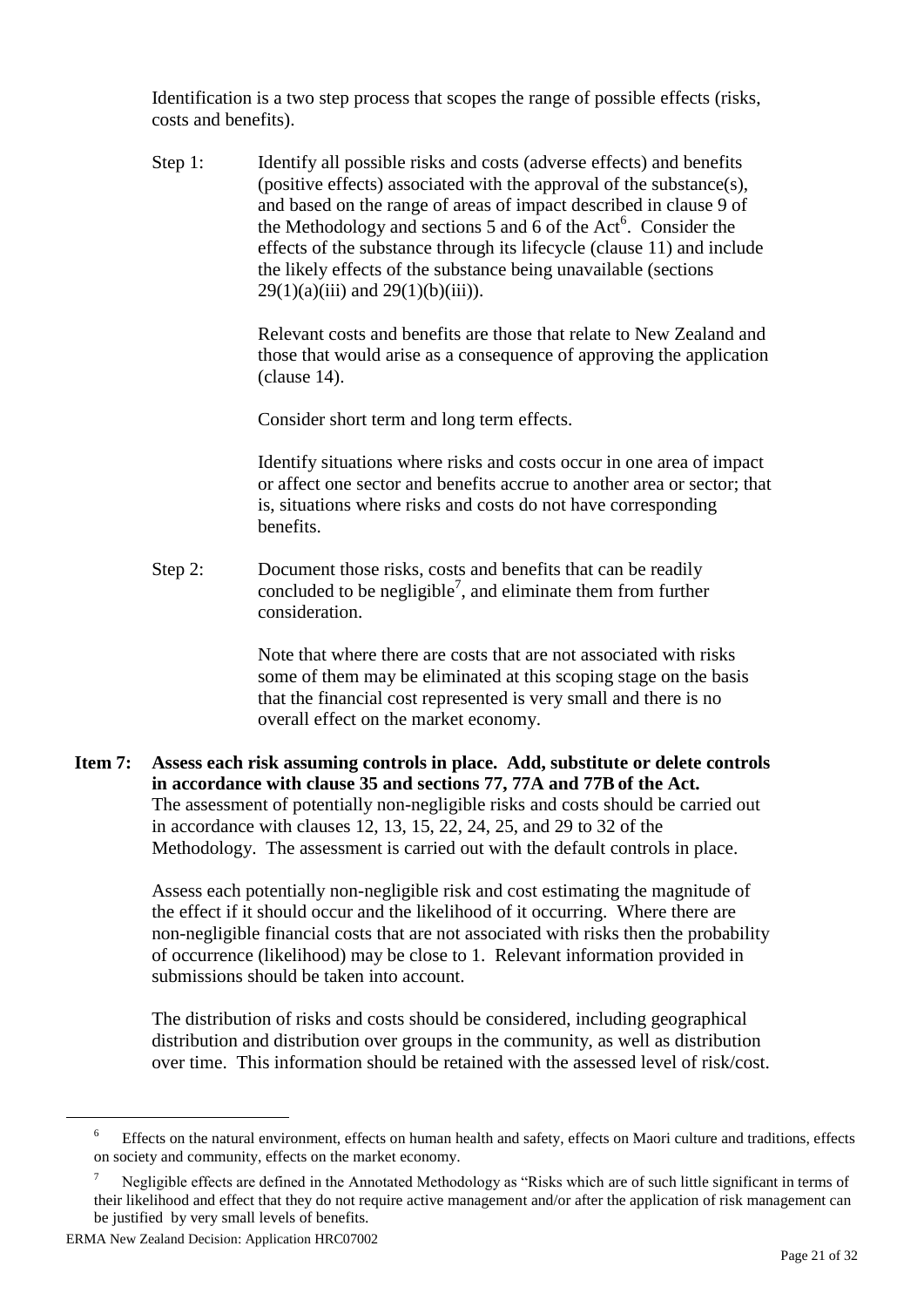This assessment includes consideration of how cautious the Authority will be in the face of uncertainty (section 7). Where there is uncertainty, it may be necessary to estimate scenarios for lower and upper bounds for the adverse effect as a means of identifying the range of uncertainty (clause 32). It is also important to bear in mind the materiality of the uncertainty and how significant the uncertainty is for the decision (clause 29(a)).

Consider the Authority's approach to risk (clause 33 of the Methodology) or how risk averse the Authority should be in giving weight to the residual risk, where residual risk is the risk remaining after the imposition of controls. See ERMA New Zealand report 'Approach to Risk' for further guidance<sup>8</sup>.

Where it is clear that residual risks are non-negligible and where appropriate controls are available, add substitute or delete controls in accordance with sections 77 and 77A of the Act to reduce the residual risk to a tolerable level. If the substance has toxic or ecotoxic properties, consider setting exposure limits under section 77B. While clause 35 is relevant here, in terms of considering the costs and benefits of changing the controls, it has more prominence in items 10 and 13

If changes are made to the controls at this stage then the approach to uncertainty and the approach to risk must be revisited.

#### **Item 8: Undertake combined consideration of all risks and costs, cognisant of proposed controls**

Once the risks and costs have been assessed individually, if appropriate consider all risks and costs together as a 'basket' of risks/costs. This may involve combining groups of risks and costs as indicated in clause 34(a) of the Methodology where this is feasible and appropriate, or using other techniques as indicated in clause 34(b). The purpose of this step is to consider the interactions between different effects and determine whether these may change the level of individual risks.

### **Item 9: Are all risks with controls in place negligible?**

Looking at individual risks in the context of the 'basket' of risks, consider whether all of the residual risks are negligible.

**Item 10:**

 $\overline{a}$ 



#### **(from item 9 - if 'yes') Review controls for cost-effectiveness in accordance with clause 35 and sections 77, 77A and 77B**

Where all risks are negligible the decision must be made under clause 26 of the Methodology.

Consider the practicality and cost-effectiveness of the proposed individual controls and exposure limits (clause 35). Where relevant and appropriate, add, substitute or

<sup>8</sup> <http://www.ermanz.govt.nz/resources/publications/pdfs/ER-OP-03-02.pdf>

ERMA New Zealand Decision: Application HRC07002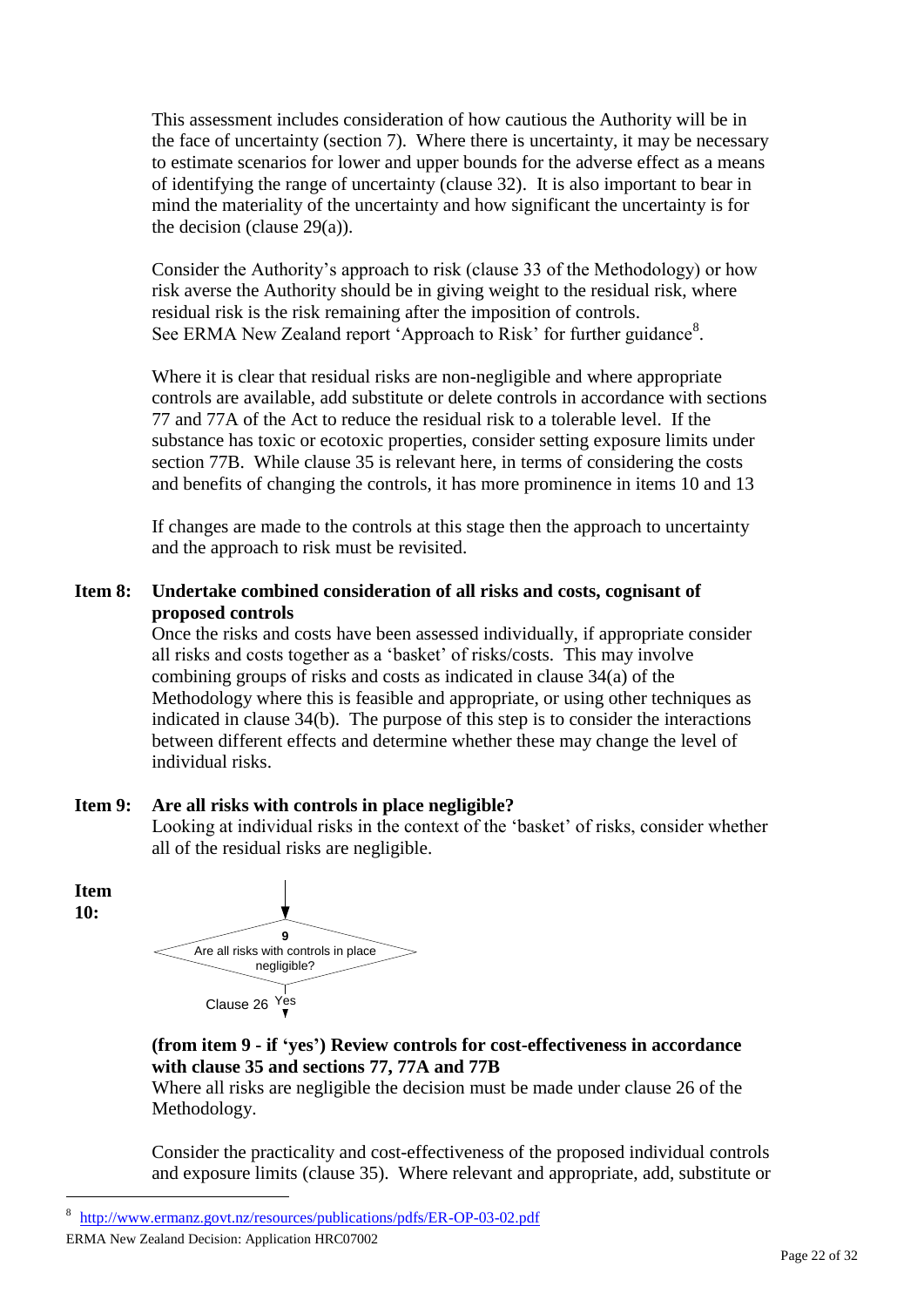delete controls whilst taking into account the view of the applicant, and the costeffectiveness of the full package of controls.

#### **Item Is it evident that benefits outweigh costs?**

**11:** Risks have already been determined to be negligible (item 9). In the unusual circumstance where there are non-negligible costs that are not associated with risks they have been assessed in item 7.

> Costs are made up of two components: internal costs or those that accrue to the applicant, and external costs or those that accrue to the wider community.

Consider whether there are any non-negligible external costs that are not associated with risks.

If there are no external non-negligible costs then external benefits outweigh external costs. The fact that the application has been submitted is deemed to demonstrate existence of internal or private net benefit, and therefore total benefits outweigh total costs<sup>9</sup>. As indicated above, where risks are deemed to be negligible, and the only identifiable costs resulting from approving an application are shown to accrue to the applicant, then a cost-benefit analysis will not be required. The act of an application being lodged will be deemed by the Authority to indicate that the applicant believes the benefits to be greater than the costs.

However, if this is not the case and there are external non-negligible costs then all benefits need to be assessed (via item 14).



### **(from item 9 - if 'no') Establish Authority's position on risk averseness and appropriate level of caution**

Although 'risk averseness' (approach to risk, clause 33) is considered as a part of the assessment of individual risks, it is good practice to consolidate the view on this if several risks are non-negligible. This consolidation also applies to the consideration of the approach to uncertainty (section 7)

#### **Item 13: Review controls for cost-effectiveness in accordance with clause 35 and sections 77, 77A and 77B**

This constitutes a decision made under clause 27 of the Methodology (taken in sequence from items 9 and 12).

Consider whether any of the non-negligible risks can be reduced by varying the controls in accordance with sections 77 and 77A of the Act, or whether there are available more cost-effective controls that achieve the same level of effectiveness (section  $77A(4)(b)$  and clause  $35(a)$ ).

<sup>9</sup> Technical Guide 'Risks, Costs and Benefits' page 6 - Note that, where risks are negligible and the costs accrue only to the applicant, no explicit cost benefit analysis is required. In effect, the Authority takes the act of making an application as evidence that the benefits outweigh the costs". See also Protocol Series 1 'General requirements for the Identification and Assessment of Risks, Costs, and Benefits'.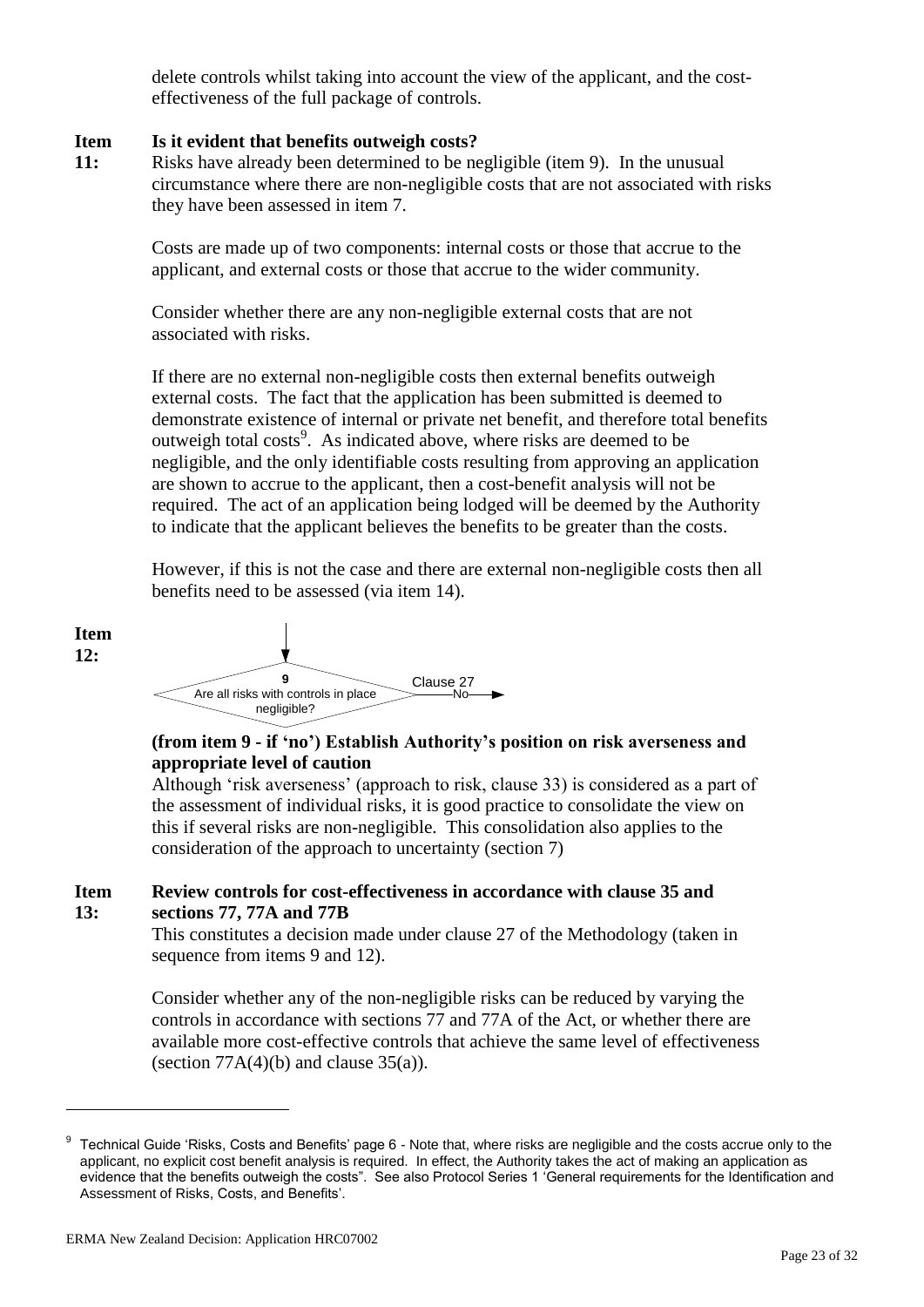Where relevant and appropriate, add, substitute or delete controls whilst taking into account the views of the applicant (clause 35(b)), and making sure that the total benefits that result from doing so continue to outweigh the total risks and costs that result.

As for item 7, if the substance has toxic or ecotoxic properties, consider exposure limits under section 77B.

#### **Item (if 'no' from item 11 or in sequence from item 13) Assess benefits**

**14:** Assess benefits or positive effects in terms of clause 13 of the Methodology.

> Since benefits are not certain, they are assessed in the same way as risks. Thus the assessment involves estimating the magnitude of the effect if it should occur and the likelihood of it occurring. This assessment also includes consideration of the Authority's approach to uncertainty or how cautious the Authority will be in the face of uncertainty (section 7). Where there is uncertainty, it may be necessary to estimate scenarios for lower and upper bounds for the positive effect.

> An understanding of the distributional implications of a proposal is an important part of any consideration of costs and benefits, and the distribution of benefits should be considered in the same way as for the distribution of risks and costs. The Authority will in particular look to identify those situations where the beneficiaries of an application are different from those who bear the  $costs<sup>10</sup>$ . This is important not only for reasons related to fairness but also in forming a view of just how robust any claim of an overall net benefit might be. It is much more difficult to sustain a claim of an overall net benefit if those who enjoy the benefits are different to those who will bear the costs. Thus where benefits accrue to one area or sector and risks and costs are borne by another area or sector then the Authority may choose to be more risk averse and to place a higher weight on the risks and costs.

As for risks and costs, the assessment is carried out with the default controls in place.

**Item 15: Taking into account controls, do positive effects outweigh adverse effects?** In weighing up positive and adverse effects, consider clause 34 of the Methodology. Where possible combine groups of risks, costs and benefits or use other techniques such as dominant risks and ranking of risks. The weighing up process takes into account controls proposed in items 5, 7, 10 and/or 13.

> Where this item is taken in sequence from items 12, 13 and 14 (i.e. risks are not negligible) it constitutes a decision made under clause 27 of the Methodology.

Where this item is taken in sequence from items 9, 10, 11 and 14 (i.e. risks are negligible, and there are external non-negligible costs) it constitutes a decision made under clause 26 of the Methodology.

ERMA New Zealand Decision: Application HRC07002  $10$  This principle derives from Protocol Series 1, and is restated in the Technical Guide 'Risks, Costs and Benefits'.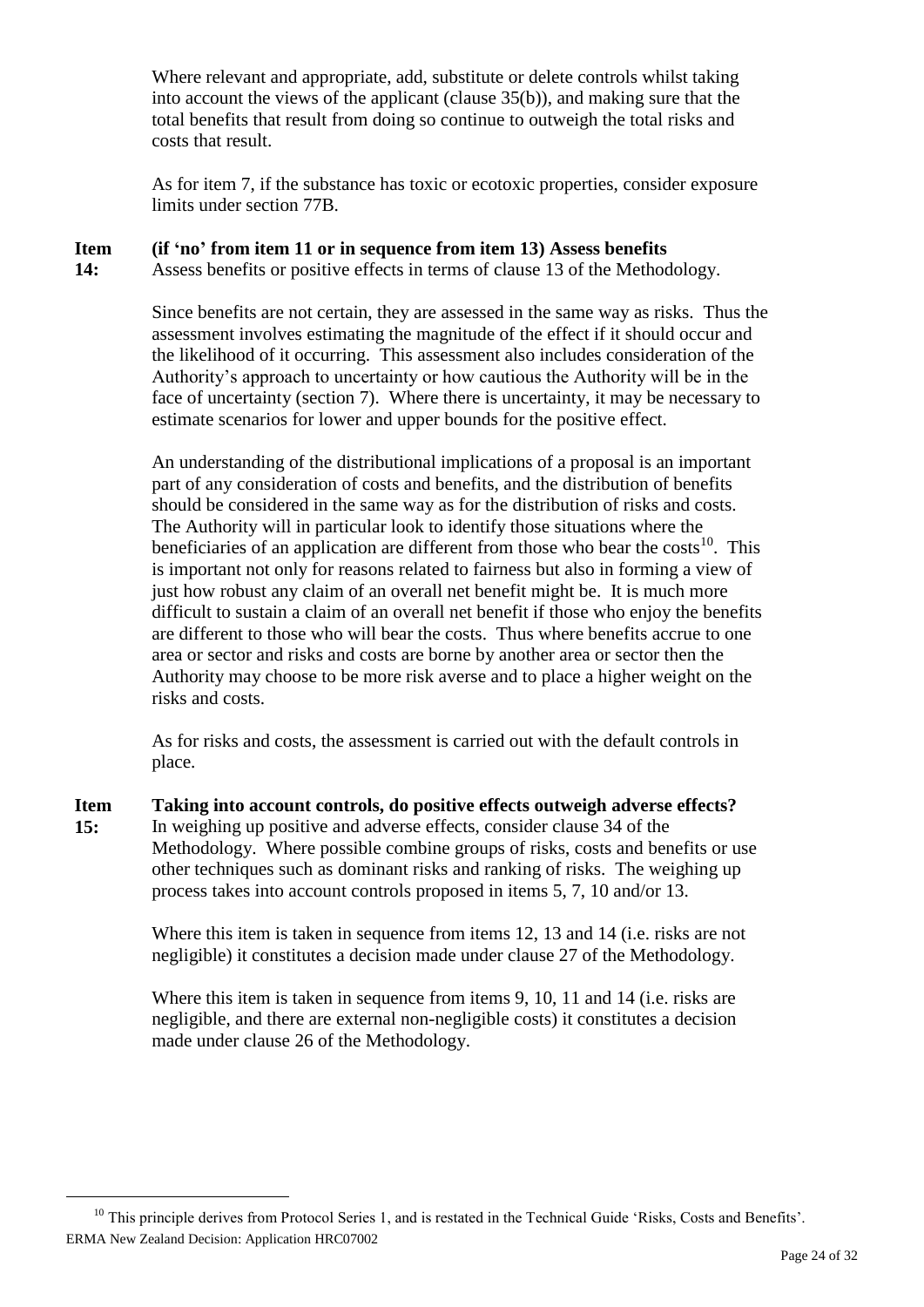

**(if 'yes' from items 11 or 15) Confirm and set controls**

Controls have been considered at the earlier stages of the process (items 5, 7, 10 and/or 13). The final step in the decision-making process brings together all the proposed controls, and reviews them for overlaps, gaps and inconsistencies. Once these have been resolved the controls are confirmed.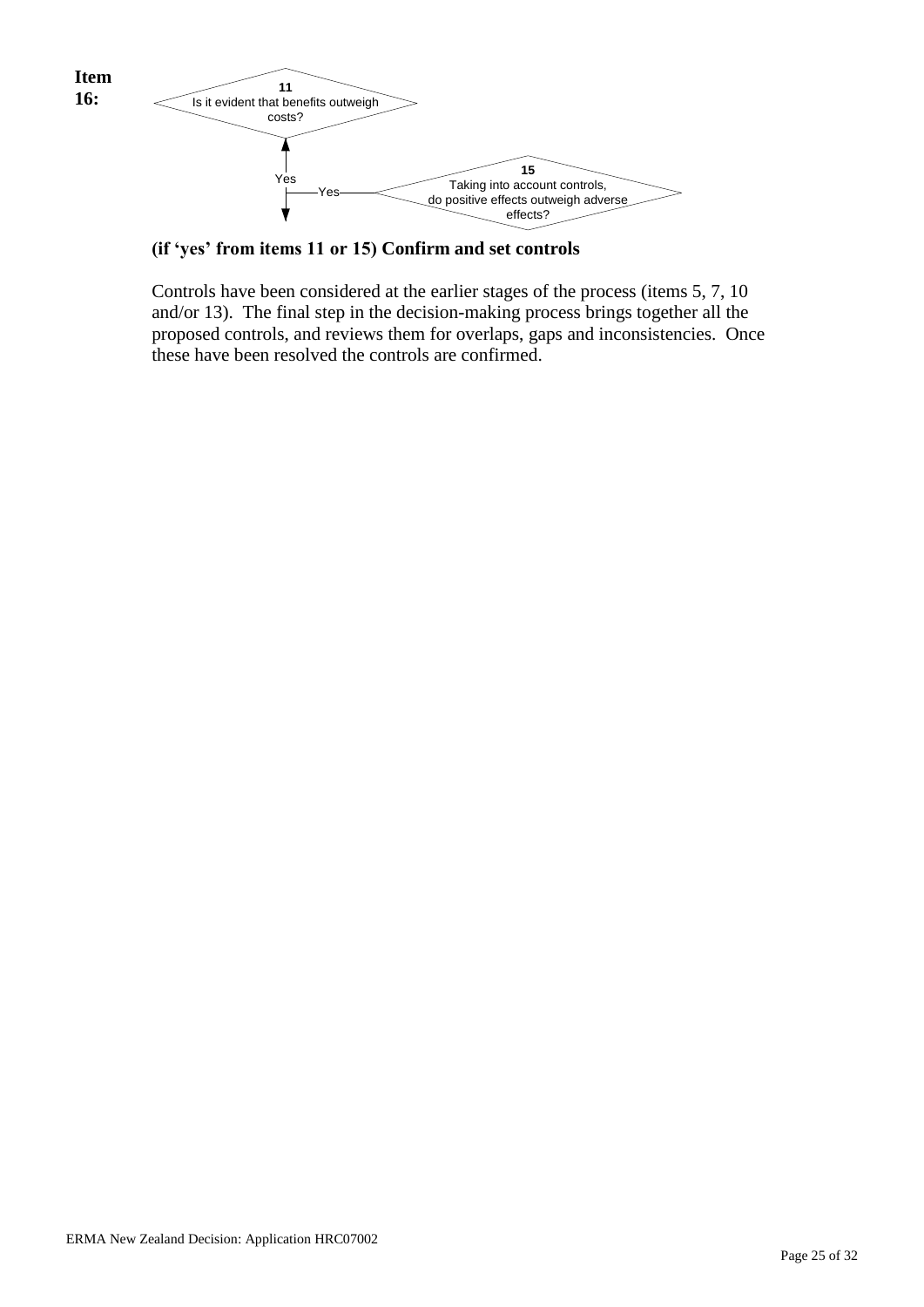# **Appendix 2: Gazette Notice**

#### **Hazardous Substances (Reassessment of azinphos methyl) Direction Notice 2009**

Pursuant to sections 63A and 66 of the Hazardous Substances and New Organisms Act 1996 ("the Act"), the Environmental Risk Management Authority issues the following notice.

#### **N o t i c e**

**1. Title**—This notice is the Hazardous Substances (Azinphos methyl and formulations containing azinphos methyl Direction Restricting/Prohibiting Use and Controlling Storage and Disposal) Notice 2009.

**2. Commencement**—This notice comes into force 28 days after the date of notification in the *New Zealand Gazette*.

**3. Interpretation**—(1) In this notice, words and phrases have the meanings given to them in the Act and in Regulations made under the Act.

(2) In this notice, the following words have the following meanings:

**Collector** means a person, other than the holder, who collects, transports or stores azinphos methyl and formulations containing azinphos methyl, for the purpose of disposal, in accordance with this notice.

**Environmentally sound disposal** means disposal in accordance with clause 7 of this notice.

**Holder** means a person who is in possession of azinphos methyl and formulations containing azinphos methyl on or after the date this notice comes into force prior to collection by a collector.

**4. Prohibition on use**—(1) No person may use azinphos methyl (Approval Number HSR002815); suspension concentrate containing 350g/litre azinphos methyl (Approval Number HSR000160) or wettable powder containing 350g/kg azinphos methyl (Approval Number HSR000161) after the date of commencement of this notice.

(2) No person may use Cotnion 200 Insecticide (Approval Number HSR002486) after the expiry of 31 December 2014.

**5. Controls on use of Cotnion 200 Insecticide 31 December2014**—The controls set out in Table 1 of the Appendix to this notice will continue in effect until the expiry of 31 December 2014. The new controls set out in Table 2 of the Appendix will apply (where applicable) in addition to those in Table 1 of the Appendix. These new controls come into force 12 February 2010.

**6. Additional controls**—The controls in 7, 8 and 9 apply from the data that this notice comes into effect.

**7. Storage of azinphos methyl and formulations containing azinphos methyl**—Holders and collectors must ensure that azinphos methyl, and formulations containing azinphos methyl, are only stored in suitable containers and kept in buildings and places which are:

- (a) secure and suitable for the purpose taking into account the quantities stored, moisture control ventilation and spill containment; and
- (b) sited so that the risk of contamination of people, animals, crops and the environment is minimised.

**8. Controls on the disposal of azinphos methyl and formulations containing**—(1) Azinphos methyl and formulations containing azinphos methyl may be disposed of by:

- (a) treating the substance using a method that changes the characteristics or composition of the substance so that the substance or any product of such treatment is no longer a hazardous substance; or
- (b) exporting the substance from New Zealand as waste for environmentally sound disposal provided that such export complies with the relevant requirements of the Basel Convention on the Control of Transboundary Movements of Hazardous Wastes and their Disposal and the OECD Decision C(2001)107 on the Control of Transboundary Movement of Wastes Destined for Recovery Operations.

 $(2)$  In subclause  $(1)(a)$ , treating the substance does not include:

- (a) (save in the case of use of Cotnion 200 Insecticide in accordance with the controls set out in the Appendix to this notice before the expiry of 31 December 2014) application to or discharge to any environmental medium; or
- (b) dilution of the substance with any other substance before discharge into the environment; or
- (c) depositing the substance in a landfill or a sewage facility; or
- (d) depositing the substance in an incinerator unless in doing so the substance is treated in accordance with subclause  $(1)(a)$ .

(3) All stocks of azinphos methyl and formulations containing azinphos methyl must be used or disposed of by the expiry of 31 December 2014.

**9. Controls on collectors of azinphos methyl and formulations containing azinphos methyl**—(1) A collector must ensure that equipment used to handle the substance complies with regulation 7 of the Hazardous Substances (Class 6, 8, and 9 Controls) Regulations 2001.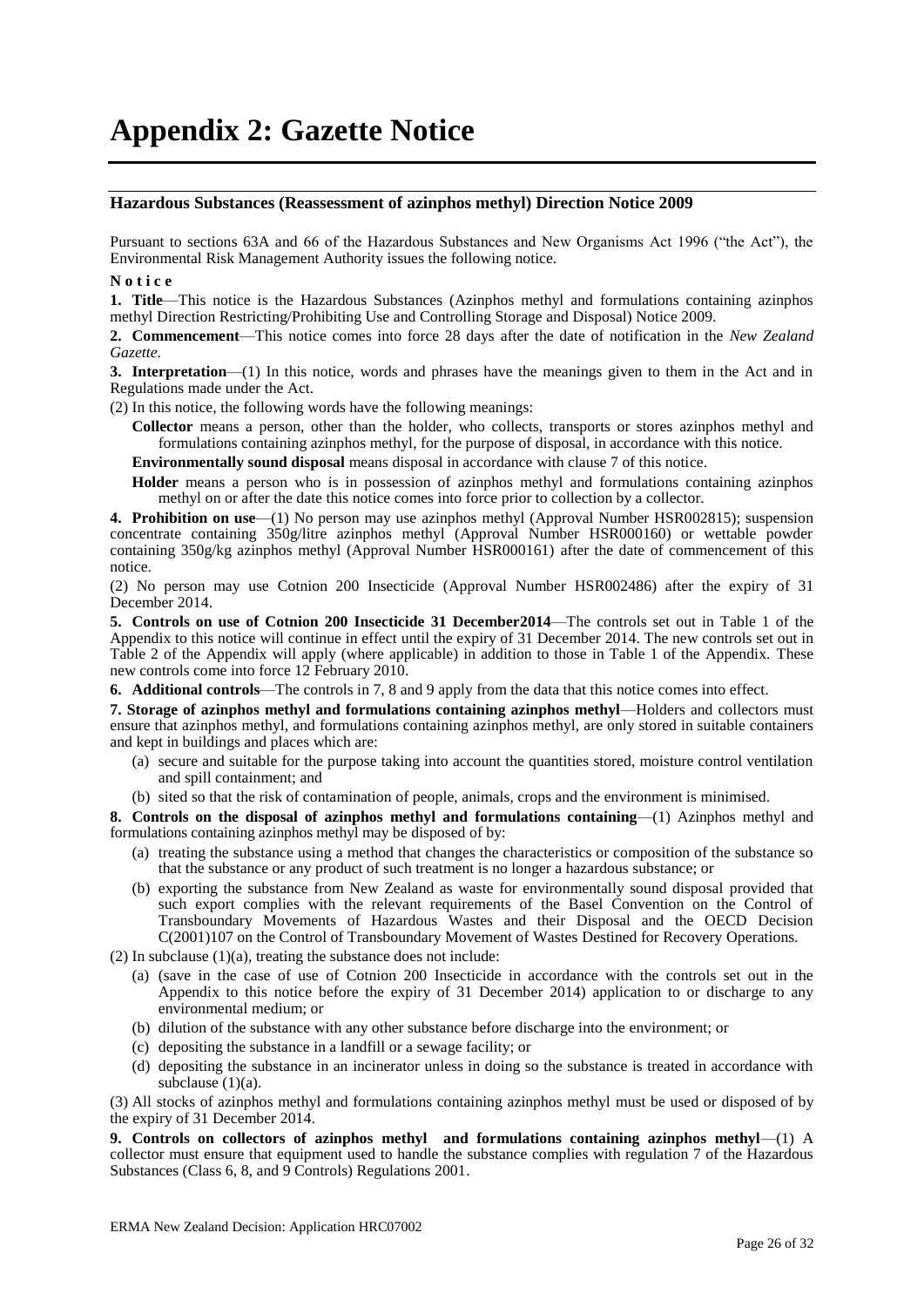(2) A collector who handles azinphos methyl and formulations containing azinphos methyl must comply with regulation 8 of the Hazardous Substances (Class 6, 8, and 9 Controls) Regulations 2001.

(3) Regulation 9 of the Hazardous Substances (Class 6, 8, and 9 Controls) Regulations 2001 applies to any quantity of azinphos methyl and formulations containing azinphos methyl.

(4) For the purposes of regulation 10 of the Hazardous Substances (Class 6, 8, and 9 Controls) Regulations 2001, no azinphos methyl and formulations containing azinphos methyl in any quantity may be carried on any passenger service vehicle.

(5) When stored for the purpose of environmentally sound disposal, azinphos methyl and formulations containing azinphos methyl must not be mixed with any other substance.

(6) The Hazardous Substances (Packaging) Regulations 2001 apply to azinphos methyl and formulations containing azinphos methyl as if they are deemed to have a hazard classification that is class 6.1B. Transport of azinphos methyl and formulations containing azinphos methyl by land within New Zealand shall comply with all relevant requirements of the Land Transport Rule: Dangerous Goods 2005 (Rule 45001/1).

(7) Transport of azinphos methyl and formulations containing azinphos methyl by sea within New Zealand shall comply with all relevant requirements of either the Maritime Rules: Part 24A – Carriage of Cargoes – Dangerous Goods (MR024A) or the International Maritime Dangerous Goods Code.

(8) Transport of azinphos methyl and formulations containing azinphos methyl by air within New Zealand shall comply with all relevant requirements of Part 92 of the Civil Aviation Rules.

(9) The Hazardous Substances (Tank Wagons and Transportable Containers) Regulations 2004 apply to azinphos methyl and formulations containing azinphos methyl stored or transported in a tank, tank wagon or transportable container as those terms are defined in those Regulations.

(10) The location and movement of azinphos methyl and formulations containing azinphos methyl must be recorded in accordance with the Hazardous Substances (Tracking) Regulations 2001.

(11) The Hazardous Substances (Emergency Management) Regulations 2001 apply to azinphos methyl and formulations containing azinphos methyl as if they are deemed to have hazard classifications that are class 6.1B and 9.1A.

(12) The Hazardous Substances (Identification) Regulations 2001 apply to azinphos methyl and formulations containing azinphos methyl as if they are deemed to have hazard classifications that are class 6.1B and 9.1A.

Dated at Wellington this 5th day of November 2009.

For and on behalf of the Environmental Risk Management Authority: Helen Atkins.

#### **Appendix to Gazette Notice: Controls for Cotnion 200 Insecticide**

|                     |                 | Hazardous Substances (Classes 6, 8, and 9 Controls) Regulations 2001                                                                                                                                                                                                                         |  |  |
|---------------------|-----------------|----------------------------------------------------------------------------------------------------------------------------------------------------------------------------------------------------------------------------------------------------------------------------------------------|--|--|
| Code T1             | Regs $11 - 27$  | Limiting exposure to toxic substances through the setting of tolerable<br>exposure limits                                                                                                                                                                                                    |  |  |
| Code T <sub>2</sub> | Regs 29, 30     | Controlling exposure in places of work through the setting of workplace<br>exposure standards (WES). (AWES has been set by the Department of<br>Labour for azinphos methyl: 0.2 mg/m3 Time Weighted Average (TWA)<br>based on skin absorption. This value has been adopted for Cotnion 200). |  |  |
| Code T <sub>3</sub> | Regs $5(1)$ , 6 | Requirements for keeping records of use                                                                                                                                                                                                                                                      |  |  |
| Code T <sub>4</sub> | Reg 7           | Requirements for equipment used to handle substances                                                                                                                                                                                                                                         |  |  |
| Code T <sub>5</sub> | Reg 8           | Requirements for protective clothing and equipment                                                                                                                                                                                                                                           |  |  |
| Code $T6*$          | Reg 9           | Approved handler/security requirements for certain toxic substances<br><b>Changes to Default Controls</b><br>Regulation 9 of the Hazardous Substances (Classes 6, 8, and 9 Controls)<br><b>Regulations 2001</b>                                                                              |  |  |
|                     |                 | The following regulation is inserted immediately after regulation 9:                                                                                                                                                                                                                         |  |  |
|                     |                 | 9A Exception to approved handler requirement for transportation<br>of packaged pesticides                                                                                                                                                                                                    |  |  |
|                     |                 | Regulation 9 is deemed to be complied with if:<br>(I)                                                                                                                                                                                                                                        |  |  |
|                     |                 | $(a)$ when this substance is being transported on land—                                                                                                                                                                                                                                      |  |  |
|                     |                 | by rail, the person who drives the rail vehicle that is<br>(i)<br>transporting the substance is fully trained in accordance with<br>the approved safety system for the time being approved under<br>section 6D of the Transport Services Licensing Act 1989; and                             |  |  |

#### **Table 1: Controls applicable to Cotnion 200 Insecticide**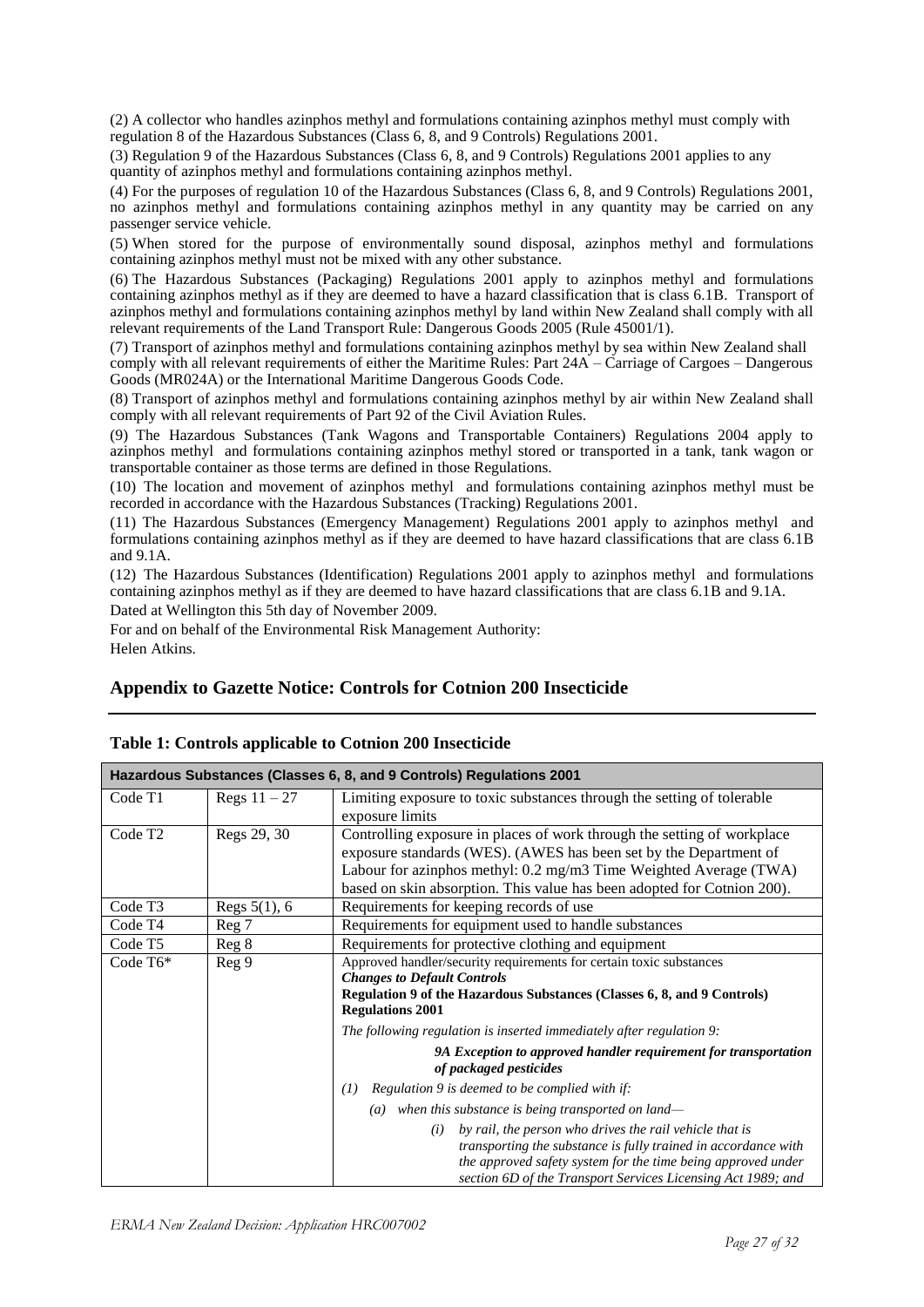|          |                | Hazardous Substances (Classes 6, 8, and 9 Controls) Regulations 2001                                                                                                                                                                         |
|----------|----------------|----------------------------------------------------------------------------------------------------------------------------------------------------------------------------------------------------------------------------------------------|
|          |                | other than by rail, the person who drives, loads, and unloads<br>(ii)<br>the vehicle that is transporting the substance has a current<br>dangerous goods endorsement on his or her driver licence;<br>and                                    |
|          |                | (iii) in all cases, Land Transport Rule: Dangerous Goods 1999<br>(Rule $45001$ ) is complied with; or                                                                                                                                        |
|          |                | $(b)$ when this substance is being transported by sea, one of the following is<br>complied with:                                                                                                                                             |
|          |                | Maritime Rules: Part 24A – Carriage of Cargoes – Dangerous<br>(i)<br>Goods (MR024A):                                                                                                                                                         |
|          |                | (ii) International Maritime Dangerous Goods Code; or                                                                                                                                                                                         |
|          |                | (c) when this substance being transported by air, Part 92 of the Civil<br>Aviation Rules is complied with.                                                                                                                                   |
|          |                | (2)<br>Subclause $(1)(a)$ —                                                                                                                                                                                                                  |
|          |                | (a) does not apply to a tank wagon or a transportable container to which the<br>Hazardous Substances (Tank Wagons and Transportable Containers)<br>Regulations 2004 applies; but                                                             |
|          |                | $(b)$ despite paragraph $(a)$ , does apply to an intermediate bulk container that<br>complies with chapter 6.5 of the UN Model Regulations.                                                                                                  |
|          |                | (3)<br>Subclause $(1)(c)$ —                                                                                                                                                                                                                  |
|          |                | (a) applies to pilots, aircrew, and airline ground personnel loading and<br>managing this substance within an aerodrome; but                                                                                                                 |
|          |                | (b) does not apply to-                                                                                                                                                                                                                       |
|          |                | $(i)$ the handling of this substance in any place that is not within an<br><i>aerodrome; or</i>                                                                                                                                              |
|          |                | (ii) the loading and managing of this substance for the purpose of                                                                                                                                                                           |
|          |                | aerial spraying or dropping.<br>In this regulation, UN Model Regulations means the $15th$ revised edition of<br>(4)<br>the Recommendation on the transport of Dangerous Goods Model<br>Regulations, published in 2007 by the United Nations. |
| Code T7  | Reg 10         | Restrictions on the carriage of toxic or corrosive substances on passenger<br>service vehicles                                                                                                                                               |
| Code E1* | Regs 32-45     | Limiting exposure to ecotoxic substances through the setting of EELs                                                                                                                                                                         |
|          |                | <b>Changes to Default Controls</b>                                                                                                                                                                                                           |
|          |                | Regulation 32 of the Hazardous Substances (Classes 6, 8, and 9<br><b>Controls) Regulations 2001</b>                                                                                                                                          |
|          |                | Regulation 32 applies as if subclauses (1) and (2) were omitted.                                                                                                                                                                             |
| Code E2  | Regs $46 - 48$ | Restrictions on use of substances in application areas                                                                                                                                                                                       |
| Code E3  | Reg 49         | Controls relating to protection of terrestrial invertebrates eg beneficial<br>insects                                                                                                                                                        |
| Code E5  | Regs 5(2), 6   | Requirements for keeping records of use                                                                                                                                                                                                      |
| Code E6  | Reg 7          | Requirements for equipment used to handle substances                                                                                                                                                                                         |
| Code E7* | Reg 9          | Approved handler/security requirements for certain ecotoxic substances                                                                                                                                                                       |
|          |                | <b>Changes to Default Controls</b>                                                                                                                                                                                                           |
|          |                | This regulation applies as if subclause (1) was omitted and the following<br>substituted:                                                                                                                                                    |
|          |                | (1) A hazardous substance to which this regulation applies must be<br>under the personal control of an approved handler when the<br>substance is applied in a wide dispersive manner.                                                        |

**Hazardous Substances (Packaging) Regulations 2001**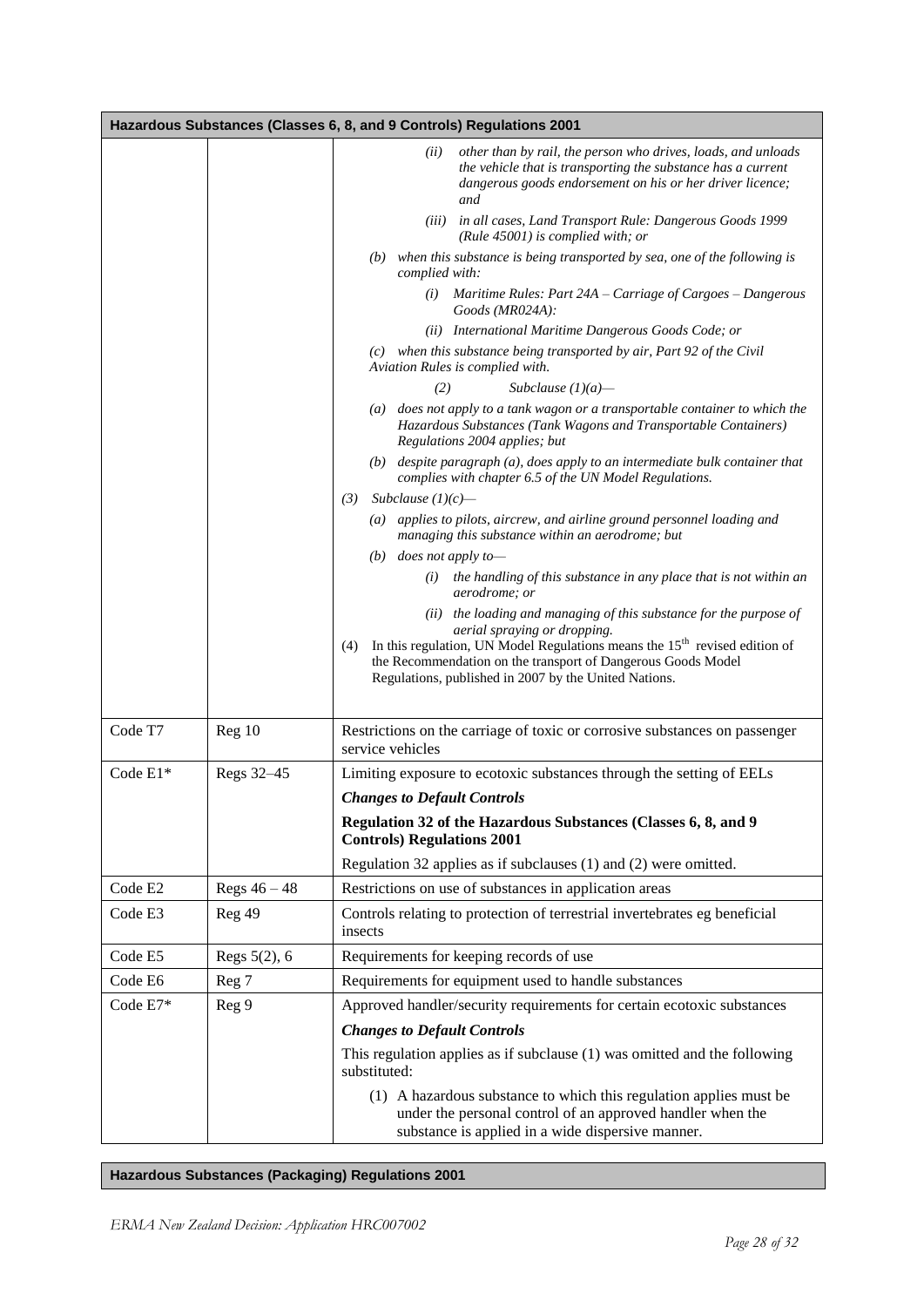| Code P1              | Regs $5, 6, 7(1)$ ,<br>8 | General packaging requirements                                                                                 |
|----------------------|--------------------------|----------------------------------------------------------------------------------------------------------------|
| Code P3              | Reg <sub>9</sub>         | Criteria that allow substances to be packaged to a standard not meeting<br>Packing Group I, II or III criteria |
| Code P13             | Reg <sub>19</sub>        | Packaging requirements for toxic substances                                                                    |
| Code P <sub>14</sub> | Reg <sub>20</sub>        | Packaging requirements for corrosive substances                                                                |
| Code P15             | Reg 21                   | Packaging requirements for ecotoxic substances                                                                 |
| Code PG <sub>2</sub> | Schedule 2               | Packaging requirements equivalent to UN Packing Group I                                                        |
| Code PG <sub>2</sub> | Schedule 2               | Packaging requirements equivalent to UN Packing Group II                                                       |
| Code PG3             | Schedule 3               | Packaging requirements equivalent to UN Packing Group III                                                      |
| Code PS4             | Schedule 4               | Packaging requirements as specified in Schedule 4                                                              |

| <b>Hazardous Substances (Disposal) Regulations 2001</b> |                   |                                                                                                 |  |
|---------------------------------------------------------|-------------------|-------------------------------------------------------------------------------------------------|--|
| Code D4                                                 | Reg 8             | Disposal requirements for toxic and corrosive substances                                        |  |
| Code D <sub>5</sub>                                     | Reg <sub>9</sub>  | Disposal requirements for ecotoxic substances                                                   |  |
| Code D6                                                 | Reg <sub>10</sub> | Disposal requirements for packages                                                              |  |
| Code D7                                                 | Regs 11, 12       | Information requirements for manufacturers, importers and suppliers, and<br>persons in charge   |  |
| Code D8                                                 | Regs 13, 14       | Documentation requirements for manufacturers, importers and suppliers, and<br>persons in charge |  |

| <b>Hazardous Substances (Personnel Qualifications) Regulations 2001</b> |            |                                                                                              |  |
|-------------------------------------------------------------------------|------------|----------------------------------------------------------------------------------------------|--|
| Code AH1                                                                | Regs $4-6$ | Approved Handler requirements (including test certificate and qualification<br>requirements) |  |

| <b>Hazardous Substances (Tracking) Regulations 2001</b> |                    |                               |  |
|---------------------------------------------------------|--------------------|-------------------------------|--|
| Code TR1                                                | Regs $4(1)$ , 5, 6 | General tracking requirements |  |

| Hazardous Substances (Emergency Management) Regulations 2001 |                       |                                                                                                                                                                                                                     |  |
|--------------------------------------------------------------|-----------------------|---------------------------------------------------------------------------------------------------------------------------------------------------------------------------------------------------------------------|--|
| Code EM1                                                     | Regs $6, 7, 9 - 11$   | Level 1 information requirements for suppliers and persons in charge                                                                                                                                                |  |
| Code EM2                                                     | Reg 8(a)              | Information requirements for corrosive substances                                                                                                                                                                   |  |
| Code EM6                                                     | Reg 8(e)              | Information requirements for toxic substances                                                                                                                                                                       |  |
| Code EM7                                                     | Reg 8(f)              | Information requirements for ecotoxic substances                                                                                                                                                                    |  |
| Code EM8                                                     | Regs 12-16, 18-<br>20 | Level 2 information requirements for suppliers and persons in charge                                                                                                                                                |  |
| Code EM11                                                    | Regs $25 - 34$        | Level 3 emergency management requirements: duties of person in charge,<br>emergency response plans                                                                                                                  |  |
| Code<br>$EM12*$                                              | Regs $35 - 41$        | Level 3 emergency management requirements: secondary containment                                                                                                                                                    |  |
|                                                              |                       | <b>Change to Default Controls</b>                                                                                                                                                                                   |  |
|                                                              |                       | Regulations 35-42 of the Hazardous Substances (Emergency<br><b>Management</b> ) Regulations 2001                                                                                                                    |  |
|                                                              |                       | The following subclauses are added after subclause $(3)$ of regulation 36:                                                                                                                                          |  |
|                                                              |                       | $(4)$ For the purposes of this regulation, and regulations 37 to 40, where this<br>substance is contained in pipework that is installed and operated so as<br>to manage any loss of containment in the pipework it- |  |
|                                                              |                       | $(a)$ is not to be taken into account in determining whether a place is<br>required to hav a secondary containment system; and                                                                                      |  |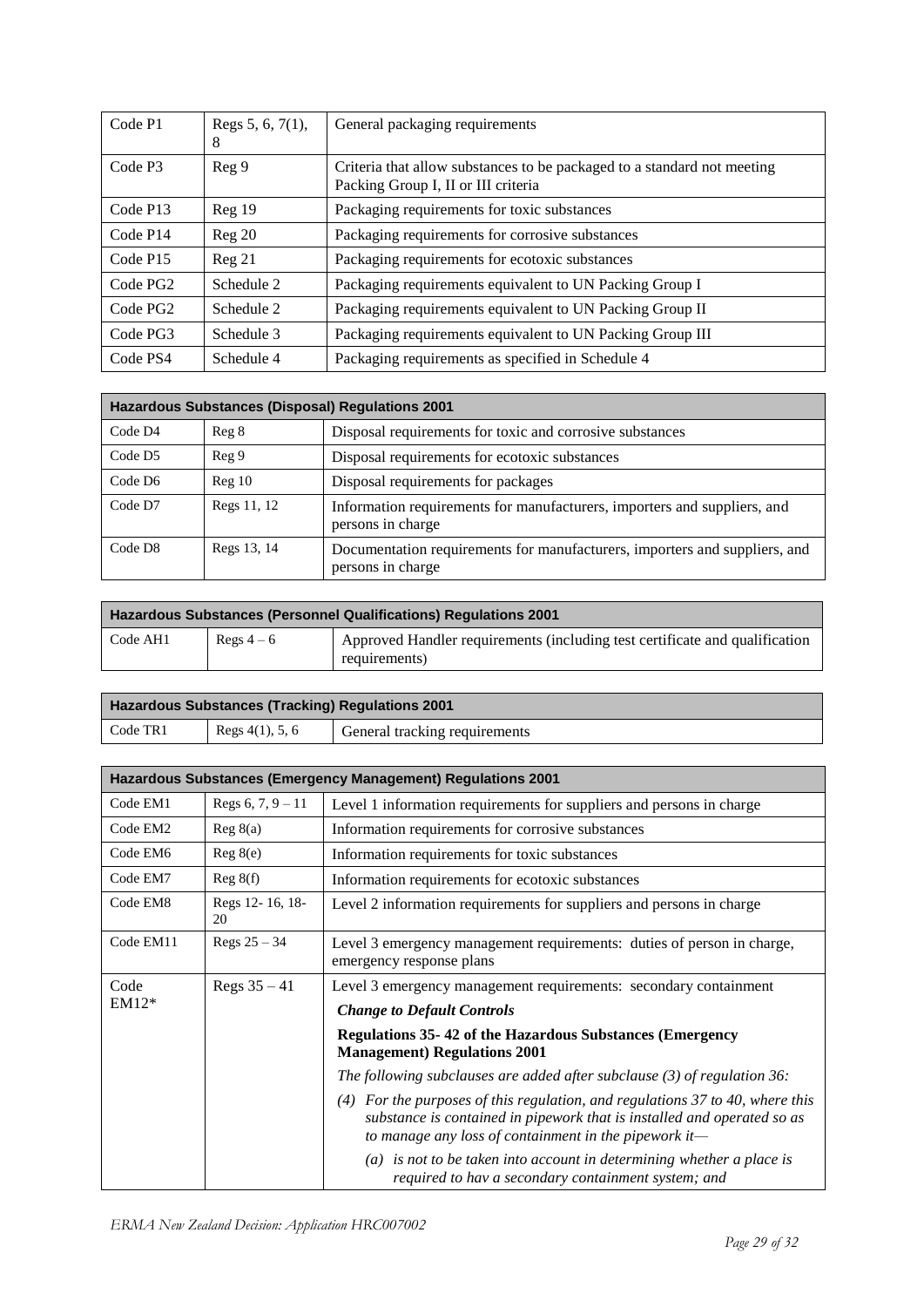|           |                   | $(b)$ is not required to be located in a secondary containment system.                         |
|-----------|-------------------|------------------------------------------------------------------------------------------------|
|           |                   | In this clause, pipework—<br>$\mathfrak{S}.$                                                   |
|           |                   | (a) means piping that-                                                                         |
|           |                   | $(i)$ is connected to a stationary container; and                                              |
|           |                   | (ii) is used to transfer a hazardous substance into or out of the<br>stationary container; and |
|           |                   | (b) includes a process pipeline or a transfer line.                                            |
| Code EM13 | Reg <sub>42</sub> | Level 3 emergency management requirements: signage                                             |

| <b>Hazardous Substances (Identification) Regulations 2001</b> |                                    |                                                                                                                       |
|---------------------------------------------------------------|------------------------------------|-----------------------------------------------------------------------------------------------------------------------|
| Code I1                                                       | Regs 6, 7, 32-35,<br>$36(1) - (7)$ | Identification requirements, duties of persons in charge, accessibility,<br>comprehensibility, clarity and durability |
| Code I3                                                       | Reg 9                              | Priority identifiers for ecotoxic substances                                                                          |
| Code I8                                                       | Reg <sub>14</sub>                  | Priority identifiers for toxic substances                                                                             |
| Code I9                                                       | Reg <sub>18</sub>                  | Secondary identifiers for all hazardous substances                                                                    |
| Code I11                                                      | Reg 20                             | Secondary identifiers for ecotoxic substances                                                                         |
| Code I16                                                      | Reg 25                             | Secondary identifiers for toxic substances                                                                            |
| Code I17                                                      | Reg <sub>26</sub>                  | Use of generic names                                                                                                  |
| Code I18                                                      | Reg 27                             | Requirements for using concentration ranges                                                                           |
| Code I19                                                      | Regs $29 - 31$                     | Additional information requirements, including situations where substances<br>are in multiple packaging               |
| Code I20                                                      | Reg 36(8)                          | Durability of information for class 6.1 substances                                                                    |
| Code I21                                                      | Regs 37-39, 47-<br>50              | General documentation requirements                                                                                    |
| Code I23                                                      | Reg 41                             | Specific documentation requirements for ecotoxic substances                                                           |
| Code I28                                                      | Reg 46                             | Specific documentation requirements for toxic substances                                                              |
| Code I29                                                      | Regs 51, 52                        | Signage requirements                                                                                                  |
| Code I30                                                      | Reg 53                             | Advertising corrosive and toxic substances                                                                            |

#### **Hazardous Substances (Tank Wagon and Transportable Containers) Regulations 2004**

#### **Controls for Stationary Container Systems**

These controls are set out in Schedule 8 of the Hazardous Substances (Hazardous Substances (Dangerous Goods and Schedule Toxic Substances) Transfer Notice 2004. The requirements of this schedule are detailed in the Compilation of Hazardous Substances Regulations and Controls [\(http://www.ermanz.govt.nz/hs/hs- regulations.html\)](http://www.ermanz.govt.nz/hs/hs-regulations.html).

### *Change to Controls*

#### **Schedule 8 of the Hazardous Substances (Dangerous Goods and Scheduled Toxic Substances) Transfer Notice 2004**

- *Clause 1:* This clause applies as if the words "a hazardous substance described in Schedules 1 and *2‖ in subclause (1) was replaced by:*
	- *―this substance‖.*

#### *Clause 100: This clause applies as if subclause (1) was replaced by:*

- *(1) In this Part, existing stationary container system means a stationary container system to which this Schedule applies that, immediately before 1 July 2004,—*
	- *(a) was being used to contain this substance; or*
	- (b) was designed to be used to contain this substance, and construction of the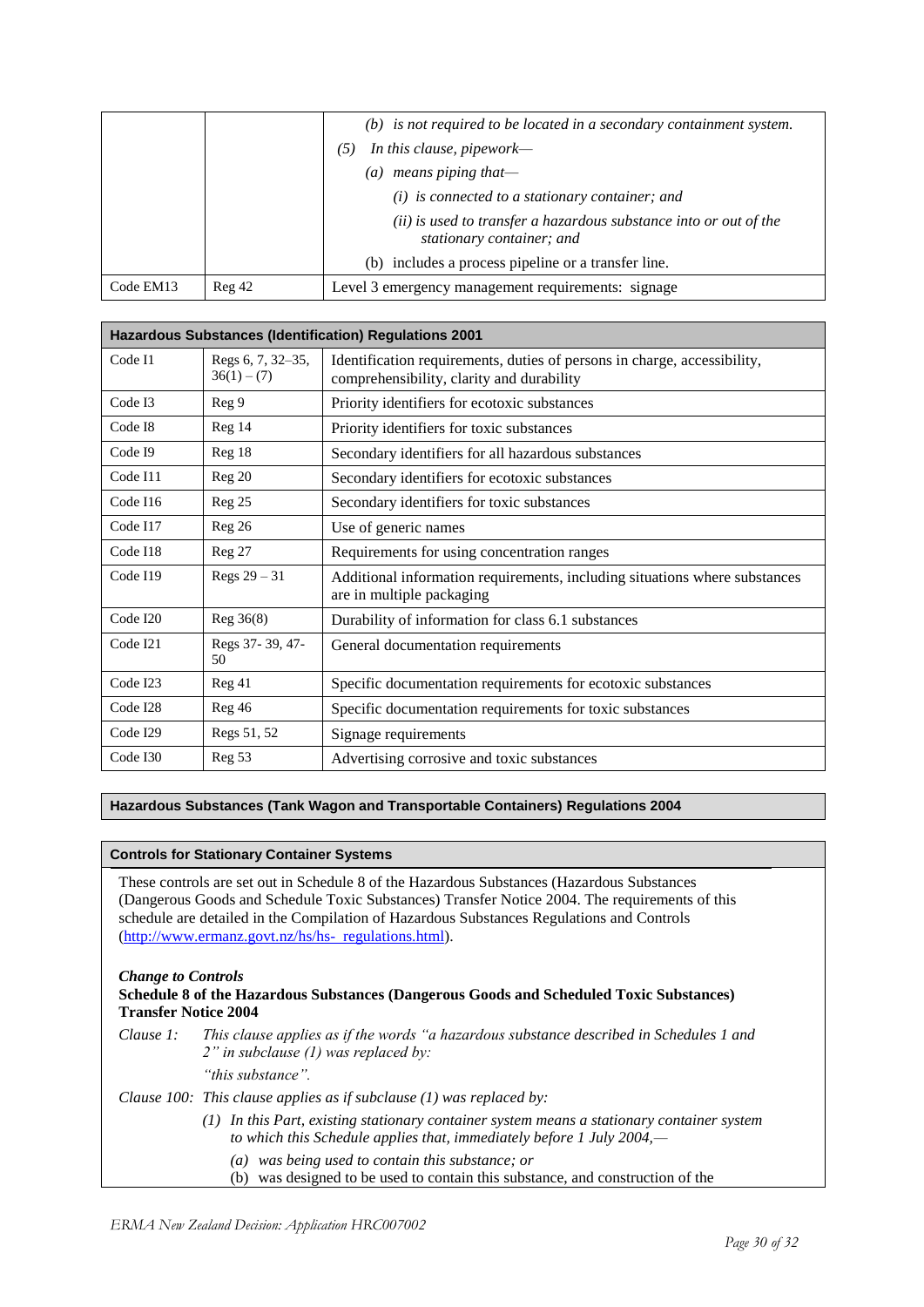#### stationary container system to that design had commenced.

| Receptor                                                               | Crop                                   | <b>New Control</b>                                                                |                                                                                                                                                                                                                                                                                                                                                                                                                         |
|------------------------------------------------------------------------|----------------------------------------|-----------------------------------------------------------------------------------|-------------------------------------------------------------------------------------------------------------------------------------------------------------------------------------------------------------------------------------------------------------------------------------------------------------------------------------------------------------------------------------------------------------------------|
| Operator                                                               | Summerfruit                            | Mixers/loaders must wear:                                                         |                                                                                                                                                                                                                                                                                                                                                                                                                         |
| exposure                                                               |                                        | $\bullet$                                                                         | Coveralls over long-sleeved shirt, long-legged trousers.                                                                                                                                                                                                                                                                                                                                                                |
|                                                                        |                                        | Chemical resistant gloves.<br>٠                                                   |                                                                                                                                                                                                                                                                                                                                                                                                                         |
|                                                                        |                                        | Chemical resistant footwear plus socks.<br>$\bullet$                              |                                                                                                                                                                                                                                                                                                                                                                                                                         |
|                                                                        |                                        | Protective eyewear.<br>$\bullet$                                                  |                                                                                                                                                                                                                                                                                                                                                                                                                         |
|                                                                        |                                        | $\bullet$                                                                         | Chemical resistant headgear for overhead exposures.                                                                                                                                                                                                                                                                                                                                                                     |
|                                                                        |                                        |                                                                                   | For exposure in enclosed areas, a respirator with either an<br>organic vapour-removing cartridge with a prefilter approved<br>for pesticides, or a canister approved for pesticides.                                                                                                                                                                                                                                    |
|                                                                        |                                        |                                                                                   | For exposure outdoors, dust/mist filtering respirator.                                                                                                                                                                                                                                                                                                                                                                  |
|                                                                        |                                        | should be worn in the functioning enclosed cab.                                   | Applicators must use a closed cab with appropriate filtering system<br>and have the above RPE (respiratory protective equipment) and<br>PPE (personal protective equipment) immediately available for use<br>if leaving the cab in the treated area, and a system for storing the<br>used RPE and PPE to prevent contamination of the cab. At least<br>long-sleeved shirt and long-legged trousers, footwear plus socks |
|                                                                        | Potato and<br>strawberry               | PPE to be worn during mixing/loading and application should<br>comprise at least: |                                                                                                                                                                                                                                                                                                                                                                                                                         |
|                                                                        |                                        | Coveralls over long-sleeved shirt, long-legged trousers.<br>$\bullet$             |                                                                                                                                                                                                                                                                                                                                                                                                                         |
|                                                                        |                                        | Chemical resistant gloves.<br>$\bullet$                                           |                                                                                                                                                                                                                                                                                                                                                                                                                         |
|                                                                        |                                        | Chemical resistant footwear plus socks.<br>$\bullet$                              |                                                                                                                                                                                                                                                                                                                                                                                                                         |
|                                                                        |                                        | Protective eyewear.<br>$\bullet$                                                  |                                                                                                                                                                                                                                                                                                                                                                                                                         |
|                                                                        |                                        | $\bullet$                                                                         | For exposure in enclosed areas, a respirator with either an<br>organic vapour-removing cartridge with a prefilter approved<br>for pesticides, or a canister approved for pesticides.                                                                                                                                                                                                                                    |
|                                                                        |                                        | $\bullet$                                                                         | For exposure outdoors, dust/mist filtering respirator.                                                                                                                                                                                                                                                                                                                                                                  |
| Re-entry workers                                                       | Summerfruit,<br>potato &<br>strawberry | $REI11$ :                                                                         |                                                                                                                                                                                                                                                                                                                                                                                                                         |
| exposure to<br>residues- Contact                                       |                                        | Summer Fruit<br>$\bullet$                                                         | 0-7 days Full PPE                                                                                                                                                                                                                                                                                                                                                                                                       |
| Definition of<br>Contact: contact<br>with anything that<br>was sprayed |                                        | Summer Fruit<br>$\bullet$                                                         | 8-14 days Reduced PPE                                                                                                                                                                                                                                                                                                                                                                                                   |
|                                                                        |                                        |                                                                                   |                                                                                                                                                                                                                                                                                                                                                                                                                         |
|                                                                        |                                        | Potatoes<br>Ġ                                                                     | 0-7 days Full PPE                                                                                                                                                                                                                                                                                                                                                                                                       |
|                                                                        |                                        | Potatoes<br>٠<br>trousers                                                         | 8-14 days Reduced PPE plus long                                                                                                                                                                                                                                                                                                                                                                                         |
|                                                                        |                                        | Strawberry<br>runners                                                             | 0-7 days Full PPE                                                                                                                                                                                                                                                                                                                                                                                                       |
|                                                                        |                                        | Strawberry<br>trousers<br>runners                                                 | 8-14 days Reduced PPE plus long                                                                                                                                                                                                                                                                                                                                                                                         |
|                                                                        |                                        | PPE requirement for entry during REI.                                             |                                                                                                                                                                                                                                                                                                                                                                                                                         |
|                                                                        |                                        | Full PPE to comprise:                                                             |                                                                                                                                                                                                                                                                                                                                                                                                                         |
|                                                                        |                                        |                                                                                   | Coveralls over long-sleeved shirt, long-legged trousers.                                                                                                                                                                                                                                                                                                                                                                |
|                                                                        |                                        | Chemical resistant gloves.                                                        |                                                                                                                                                                                                                                                                                                                                                                                                                         |

**Table 2: New controls applicable to Cotnion 200 Insecticide**

<sup>11</sup> REI – Restricted Entry Interval